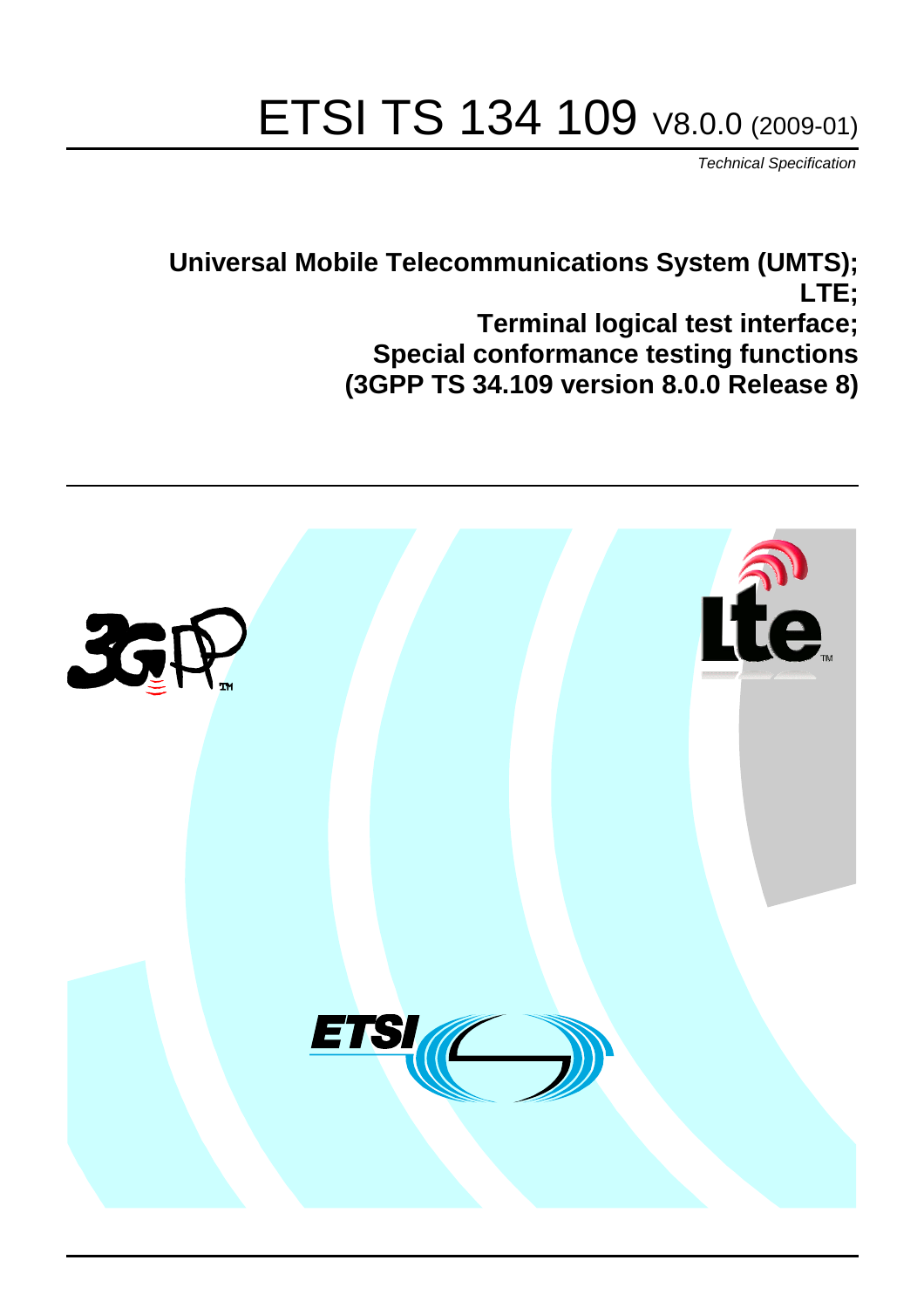Reference RTS/TSGR-0234109v800

> Keywords LTE, UMTS

#### *ETSI*

#### 650 Route des Lucioles F-06921 Sophia Antipolis Cedex - FRANCE

Tel.: +33 4 92 94 42 00 Fax: +33 4 93 65 47 16

Siret N° 348 623 562 00017 - NAF 742 C Association à but non lucratif enregistrée à la Sous-Préfecture de Grasse (06) N° 7803/88

#### *Important notice*

Individual copies of the present document can be downloaded from: [http://www.etsi.org](http://www.etsi.org/)

The present document may be made available in more than one electronic version or in print. In any case of existing or perceived difference in contents between such versions, the reference version is the Portable Document Format (PDF). In case of dispute, the reference shall be the printing on ETSI printers of the PDF version kept on a specific network drive within ETSI Secretariat.

Users of the present document should be aware that the document may be subject to revision or change of status. Information on the current status of this and other ETSI documents is available at <http://portal.etsi.org/tb/status/status.asp>

If you find errors in the present document, please send your comment to one of the following services: [http://portal.etsi.org/chaircor/ETSI\\_support.asp](http://portal.etsi.org/chaircor/ETSI_support.asp)

#### *Copyright Notification*

No part may be reproduced except as authorized by written permission. The copyright and the foregoing restriction extend to reproduction in all media.

> © European Telecommunications Standards Institute 2009. All rights reserved.

**DECT**TM, **PLUGTESTS**TM, **UMTS**TM, **TIPHON**TM, the TIPHON logo and the ETSI logo are Trade Marks of ETSI registered for the benefit of its Members.

**3GPP**TM is a Trade Mark of ETSI registered for the benefit of its Members and of the 3GPP Organizational Partners. **LTE**™ is a Trade Mark of ETSI currently being registered

for the benefit of its Members and of the 3GPP Organizational Partners.

**GSM**® and the GSM logo are Trade Marks registered and owned by the GSM Association.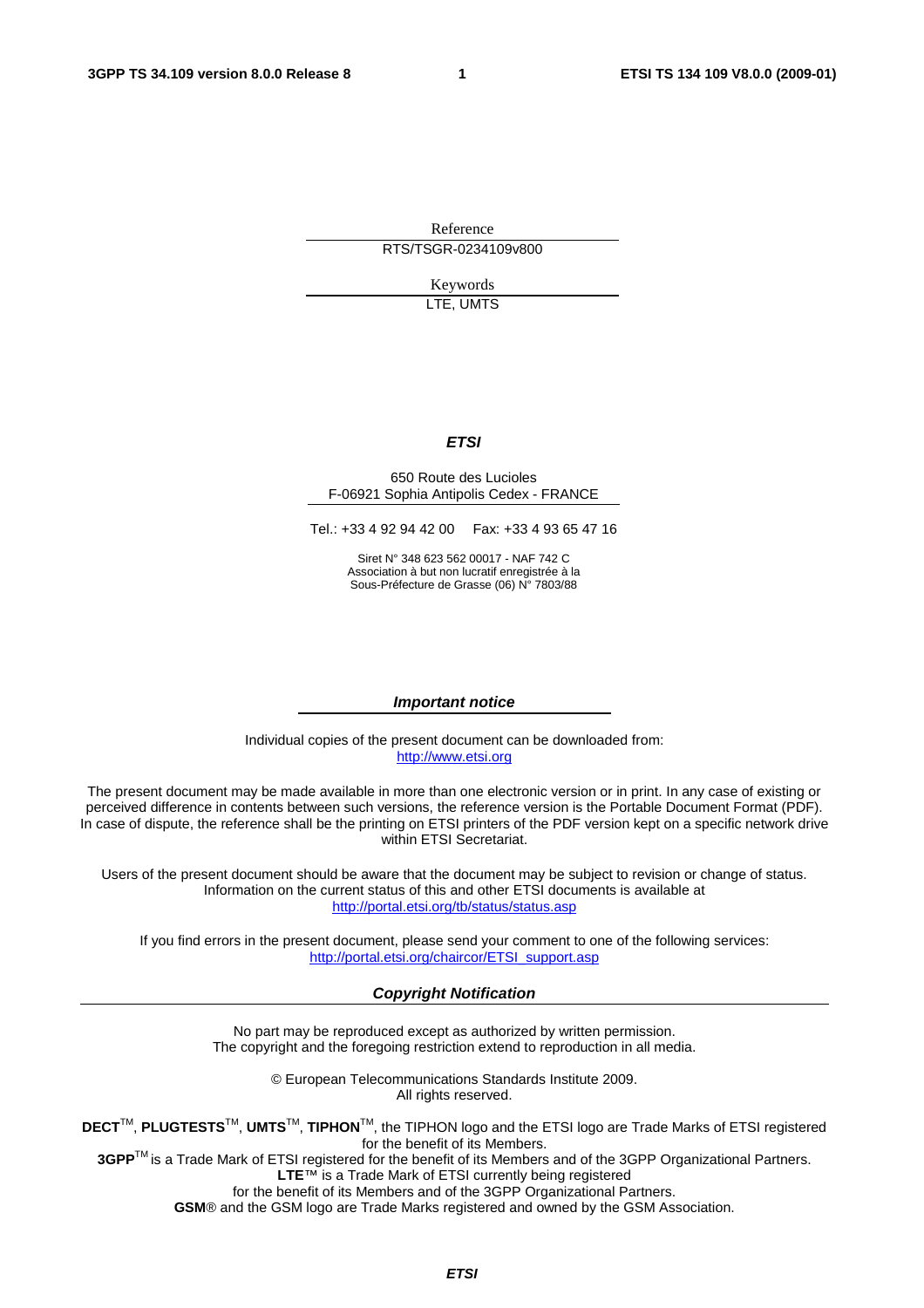# Intellectual Property Rights

IPRs essential or potentially essential to the present document may have been declared to ETSI. The information pertaining to these essential IPRs, if any, is publicly available for **ETSI members and non-members**, and can be found in ETSI SR 000 314: *"Intellectual Property Rights (IPRs); Essential, or potentially Essential, IPRs notified to ETSI in respect of ETSI standards"*, which is available from the ETSI Secretariat. Latest updates are available on the ETSI Web server [\(http://webapp.etsi.org/IPR/home.asp\)](http://webapp.etsi.org/IPR/home.asp).

Pursuant to the ETSI IPR Policy, no investigation, including IPR searches, has been carried out by ETSI. No guarantee can be given as to the existence of other IPRs not referenced in ETSI SR 000 314 (or the updates on the ETSI Web server) which are, or may be, or may become, essential to the present document.

### Foreword

This Technical Specification (TS) has been produced by ETSI 3rd Generation Partnership Project (3GPP).

The present document may refer to technical specifications or reports using their 3GPP identities, UMTS identities or GSM identities. These should be interpreted as being references to the corresponding ETSI deliverables.

The cross reference between GSM, UMTS, 3GPP and ETSI identities can be found under [http://webapp.etsi.org/key/queryform.asp.](http://webapp.etsi.org/key/queryform.asp)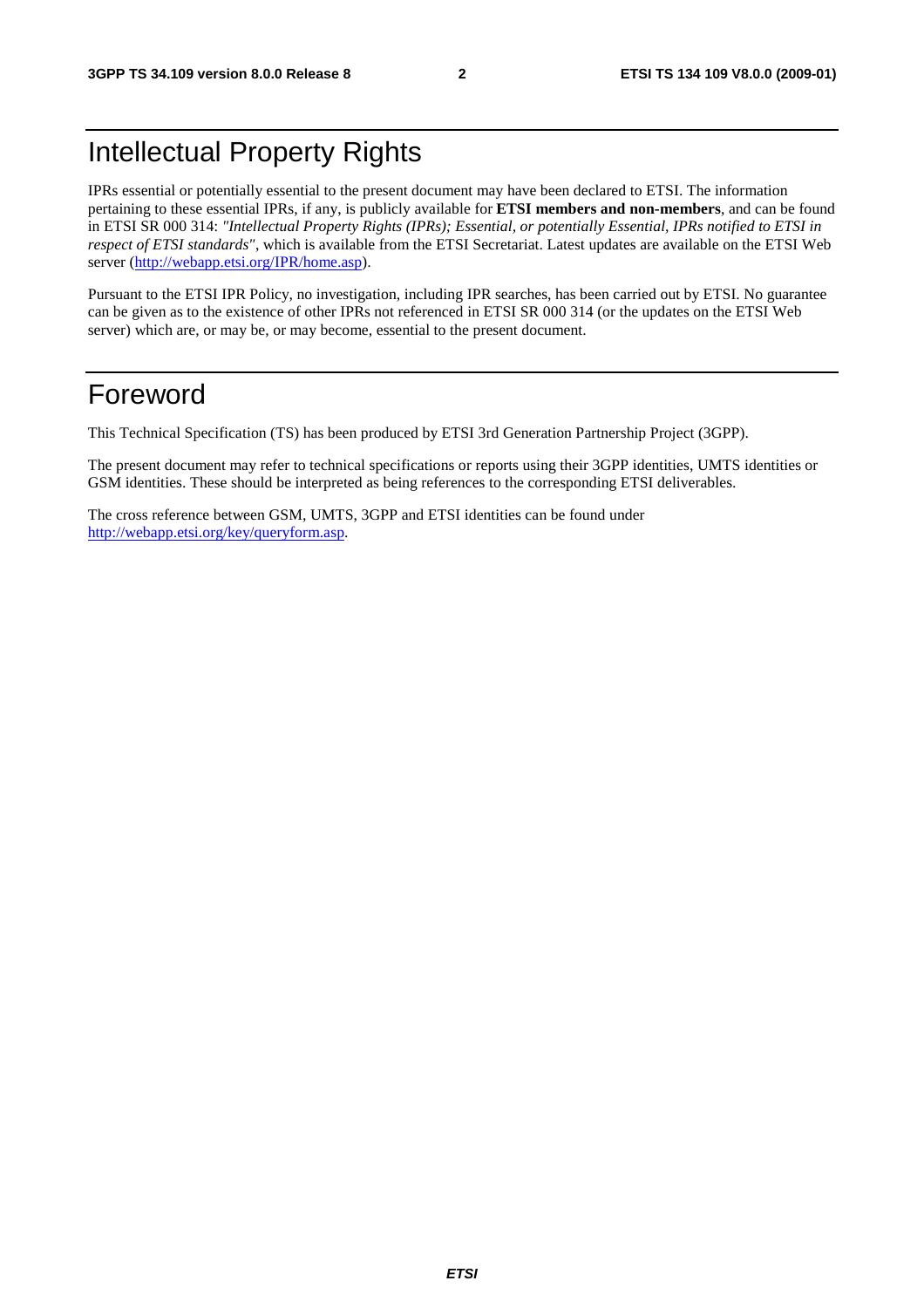$\mathbf{3}$ 

# Contents

| 1         |                                                                           |  |
|-----------|---------------------------------------------------------------------------|--|
| 2         |                                                                           |  |
| 3         |                                                                           |  |
| 3.1       |                                                                           |  |
| 3.2       |                                                                           |  |
| 4         |                                                                           |  |
| 4.1       |                                                                           |  |
| 4.2       |                                                                           |  |
| 4.3       |                                                                           |  |
| 4.4       |                                                                           |  |
| 5         |                                                                           |  |
| 5.1       |                                                                           |  |
| 5.2       |                                                                           |  |
| 5.2.1     |                                                                           |  |
| 5.2.1.1   |                                                                           |  |
| 5.2.1.2   |                                                                           |  |
| 5.2.1.3   |                                                                           |  |
| 5.2.1.4   |                                                                           |  |
| 5.2.1.5   |                                                                           |  |
| 5.2.2     |                                                                           |  |
| 5.2.2.1   |                                                                           |  |
| 5.2.2.2   |                                                                           |  |
| 5.2.2.3   |                                                                           |  |
| 5.2.2.4   | Reception of DEACTIVATE RB TEST MODE COMPLETE message by SS 14            |  |
| 5.2.2.5   |                                                                           |  |
| 5.3       |                                                                           |  |
| 5.3.1     |                                                                           |  |
| 5.3.2     |                                                                           |  |
|           |                                                                           |  |
| 5.3.2.1   |                                                                           |  |
| 5.3.2.2   |                                                                           |  |
| 5.3.2.3   |                                                                           |  |
| 5.3.2.4   |                                                                           |  |
| 5.3.2.5   |                                                                           |  |
| 5.3.2.6   |                                                                           |  |
| 5.3.2.6.1 |                                                                           |  |
| 5.3.2.6.2 |                                                                           |  |
| 5.3.2.7   |                                                                           |  |
| 5.3.2.7.1 |                                                                           |  |
| 5.3.2.8   |                                                                           |  |
| 5.3.2.8a  |                                                                           |  |
| 5.3.2.9   |                                                                           |  |
| 5.3.2.9.1 |                                                                           |  |
| 5.3.2.9.2 | Loopback delay requirement for RLC and PDCP SDUs (UE Test loop mode 1) 22 |  |
| 5.3.3     |                                                                           |  |
| 5.3.3.1   |                                                                           |  |
| 5.3.3.2   |                                                                           |  |
| 5.3.3.3   |                                                                           |  |
| 5.3.3.4   |                                                                           |  |
| 5.3.3.5   |                                                                           |  |
| 5.4       |                                                                           |  |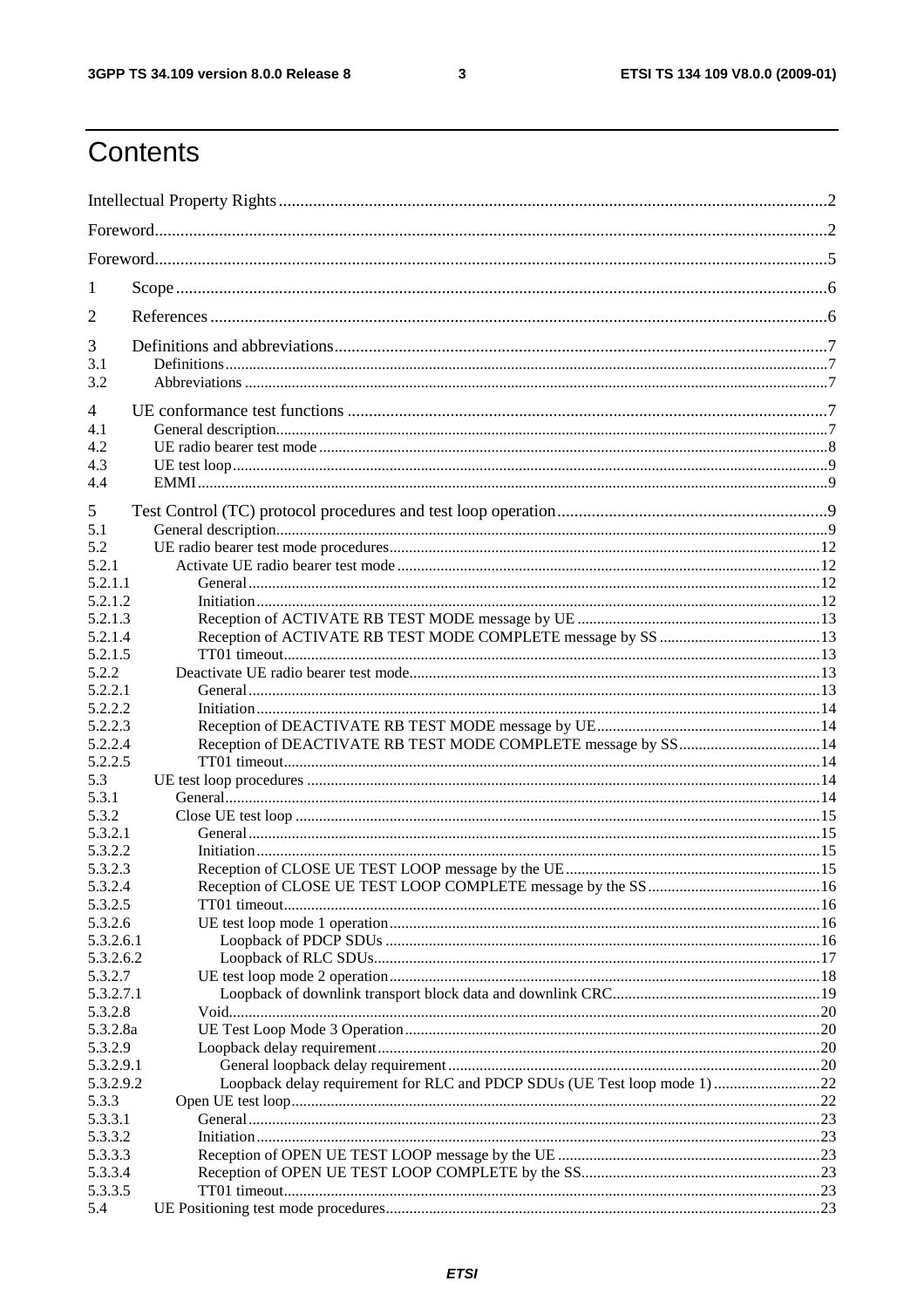| 5.4.1          |                                                                                                                                                                                          |  |
|----------------|------------------------------------------------------------------------------------------------------------------------------------------------------------------------------------------|--|
| 5.4.1.1        |                                                                                                                                                                                          |  |
| 5.4.1.2        |                                                                                                                                                                                          |  |
| 5.4.1.3        | Reception of RESET UE POSITIONING STORED INFORMATION message by UE23                                                                                                                     |  |
| 5.5            |                                                                                                                                                                                          |  |
| 5.5.1          | UE TEST LOOP MODE 3 RLC SDU COUNTER REQUEST and UE TEST LOOP MODE 3 RLC                                                                                                                  |  |
| 5.5.1.1        |                                                                                                                                                                                          |  |
| 5.5.1.2        |                                                                                                                                                                                          |  |
| 5.5.1.3        | Reception of UE TEST LOOP MODE 3 RLC SDU COUNTER REQUEST by the UE 24                                                                                                                    |  |
| 5.5.1.4        | Reception of UE TEST LOOP MODE 3 RLC SDU COUNTER RESPONSE by the SS24                                                                                                                    |  |
| 5.5.1.5        |                                                                                                                                                                                          |  |
| 6              |                                                                                                                                                                                          |  |
| 6.1            |                                                                                                                                                                                          |  |
| 6.2            |                                                                                                                                                                                          |  |
| 6.3            |                                                                                                                                                                                          |  |
| 6.4            |                                                                                                                                                                                          |  |
| 6.5            |                                                                                                                                                                                          |  |
| 6.6            |                                                                                                                                                                                          |  |
| 6.7            |                                                                                                                                                                                          |  |
| 6.8            |                                                                                                                                                                                          |  |
| 6.9            |                                                                                                                                                                                          |  |
| 6.10           |                                                                                                                                                                                          |  |
| 6.11           |                                                                                                                                                                                          |  |
| 6.12           |                                                                                                                                                                                          |  |
| 7              |                                                                                                                                                                                          |  |
| 8              |                                                                                                                                                                                          |  |
| 8.1            |                                                                                                                                                                                          |  |
| 8.2            |                                                                                                                                                                                          |  |
| 8.3            |                                                                                                                                                                                          |  |
| 8.4            |                                                                                                                                                                                          |  |
|                |                                                                                                                                                                                          |  |
| A.1            |                                                                                                                                                                                          |  |
| A.1.1          | Measurement of receiver characteristics (BER) - DL reference measurement channel (12.2 kbps)32                                                                                           |  |
| A.2            |                                                                                                                                                                                          |  |
|                | Measurement of receiver performance (BLER) using UE test loop mode 1 and RLC AM 32                                                                                                       |  |
| A.2.1          | Measurement of receiver performance (BLER) - DL reference measurement channel (64,144,384                                                                                                |  |
|                |                                                                                                                                                                                          |  |
| A.3            |                                                                                                                                                                                          |  |
| A.3.1<br>A.3.2 | Measurement of receiver performance (BLER) - DL reference measurement channel (12.2 kbps)34<br>Measurement of receiver performance (BLER) - DL reference measurement channel (64,144 and |  |
|                |                                                                                                                                                                                          |  |
| A.4            |                                                                                                                                                                                          |  |
| A.5            |                                                                                                                                                                                          |  |
| A.6            | Using UE test loop mode 2 for testing of UE Blind Transport Format Detection (FDD mode) 35                                                                                               |  |
| A.7            |                                                                                                                                                                                          |  |
|                |                                                                                                                                                                                          |  |
|                |                                                                                                                                                                                          |  |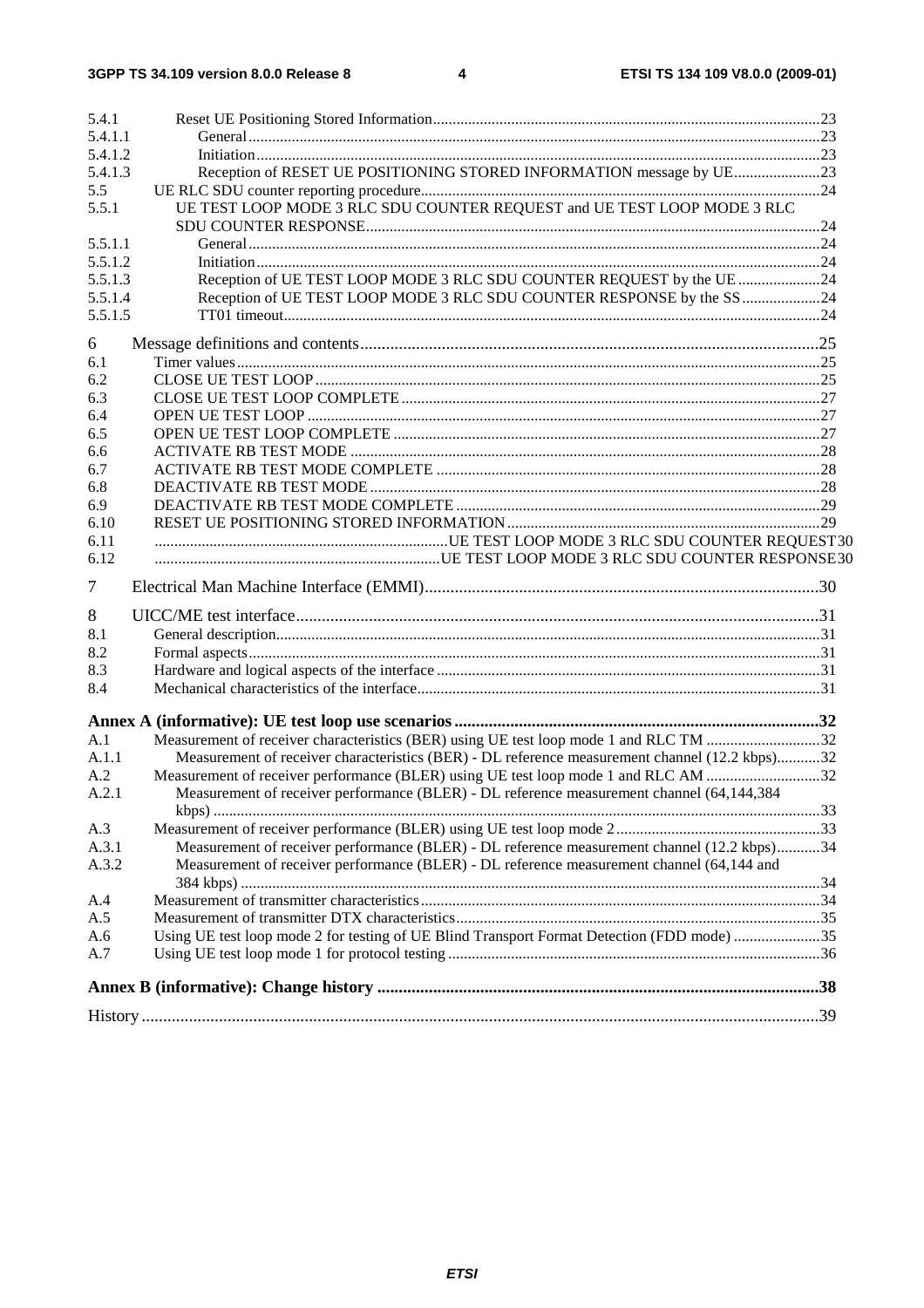# Foreword

This Technical Specification has been produced by the 3<sup>rd</sup> Generation Partnership Project (3GPP).

The contents of the present document are subject to continuing work within the TSG and may change following formal TSG approval. Should the TSG modify the contents of the present document, it will be re-released by the TSG with an identifying change of release date and an increase in version number as follows:

Version x.y.z

where:

- x the first digit:
	- 1 presented to TSG for information;
	- 2 presented to TSG for approval;
	- 3 or greater indicates TSG approved document under change control.
- y the second digit is incremented for all changes of substance, i.e. technical enhancements, corrections, updates, etc.
- z the third digit is incremented when editorial only changes have been incorporated in the document.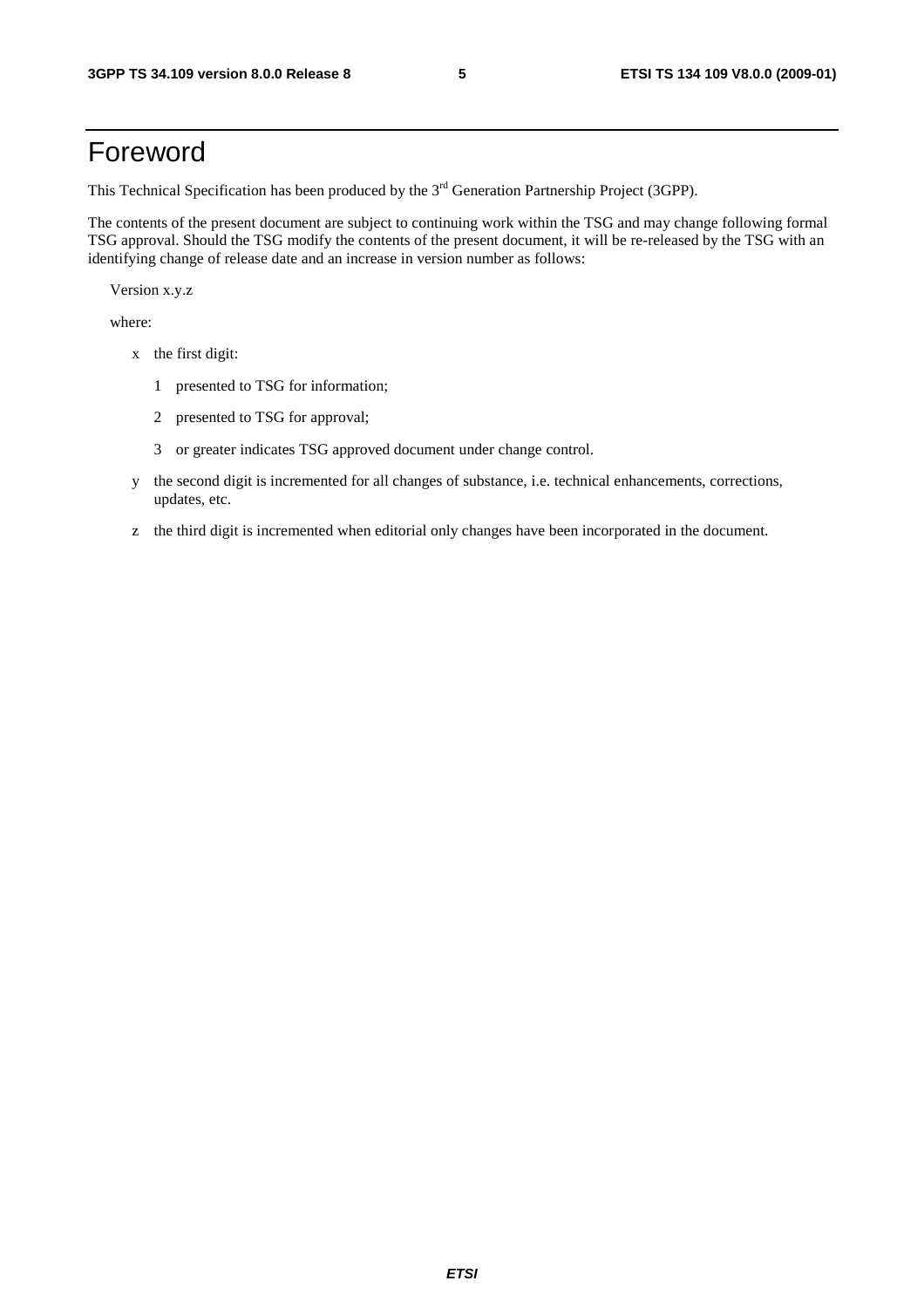### 1 Scope

The present document specifies for User Equipment (UE), in UMTS system, for FDD and TDD modes, those UE functions that are required for conformance testing purposes.

For conformance tests, functions are activated via the radio interface. These functions shall be capable of being activated when a test USIM is present. Any USIM related features such as subsidy-related UE features should also not interfere with the functions. In the loopback state, the UE shall be able to perform all functions specified in the present document except where otherwise stated; in addition however, the conformance testing functions must be operational.

USIM, in general, is described in TS 31.101 [7]. The ME recognises the test USIM by the Administrative Data Field. Test USIM data fields are described in TS 34.108 [10].

The present document applies to the unit that includes the hardware to establish a connection across the radio interface.

# 2 References

The following documents contain provisions that, through reference in this text, constitute provisions of the present document.

- References are either specific (identified by date of publication, edition number, version number, etc.) or non-specific.
- For a specific reference, subsequent revisions do not apply.
- For a non-specific reference, the latest version applies. In the case of a reference to a 3GPP document (including a GSM document), a non-specific reference implicitly refers to the latest version of that document *in the same Release as the present document*.
- [1] 3GPP TS 24.007: "Mobile radio interface signalling layer 3; General aspects".
- [2] 3GPP TS 24.008: "Mobile radio interface layer 3 specification; Core Network Protocols; Stage 3".
- [3] 3GPP TS 25.101: "UE Radio transmission and reception (FDD)".
- [4] 3GPP TS 25.102: "UTRA (UE) TDD; Radio transmission and reception".
- [5] 3GPP TS 25.331: "Radio Resource Control (RRC); protocol specification".
- [6] 3GPP TR 21.905: "Vocabulary for 3GPP Specifications".
- [7] 3GPP TS 31.101: "UICC-Terminal Interface; Physical and Logical Characteristics".
- [8] 3GPP TS 34.121: "Terminal Conformance Specification; Radio Transmission and Reception (FDD)".
- [9] 3GPP TS 34.122: "Terminal Conformance Specification; Radio Transmission and Reception (TDD)".
- [10] 3GPP TS 34.108: "Common Test Environments for User Equipment (UE) Conformance Testing".
- [11] 3GPP TS 25.211: "Physical channels and mapping of transport channels onto physical channels (FDD)".
- [12] 3GPP TS 25.133: "Requirements for support of Radio Resource Management (FDD)".
- [13] 3GPP TS 44.014: "Individual equipment type requirements and interworking; Special conformance testing functions".
- [14] 3GPP TS 27.005: "Use of Data Terminal Equipment Data Circuit terminating Equipment (DTE DCE) interface for Cell Broadcast Service (CBS)".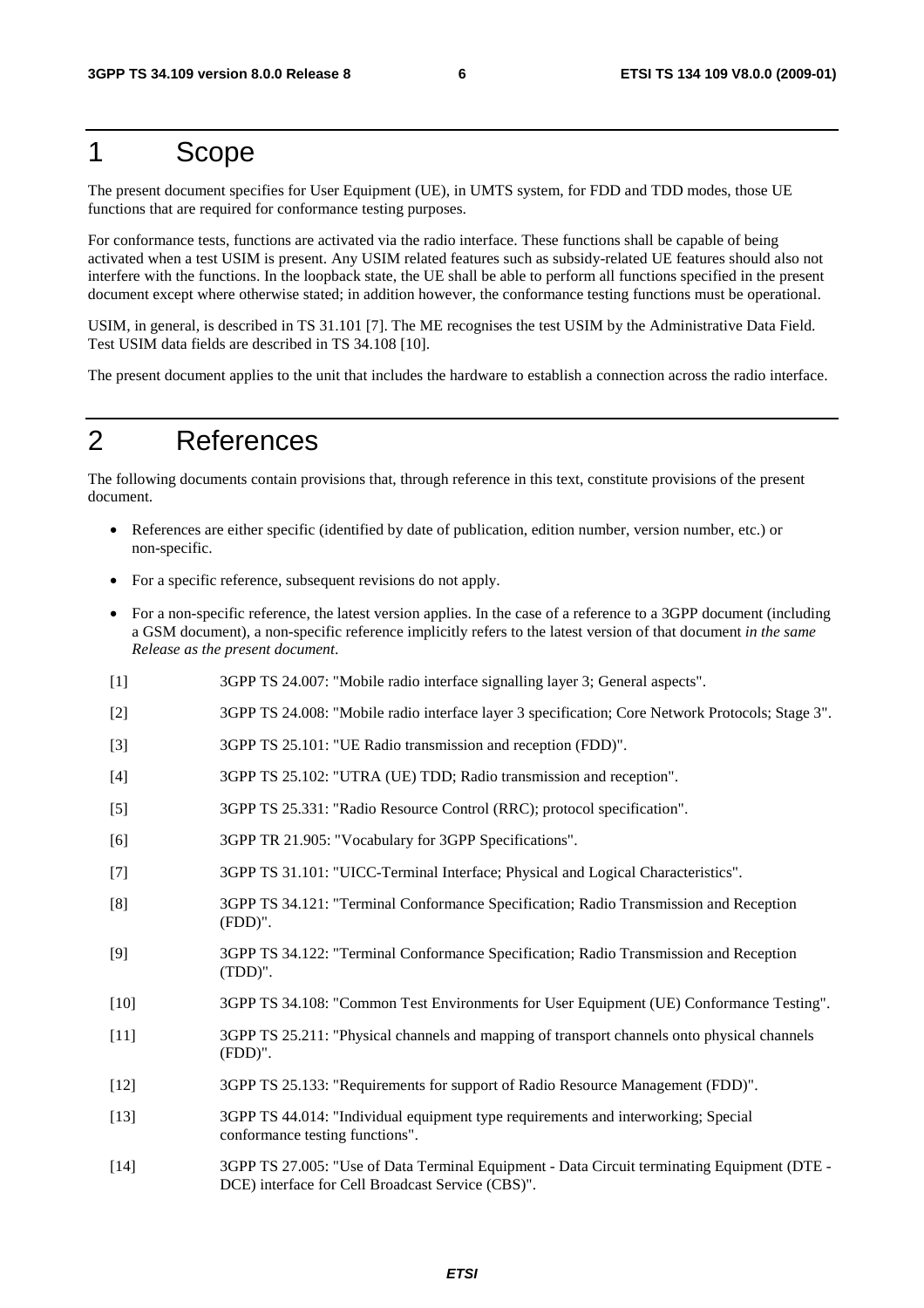- [15] 3GPP TS 27.007: "AT command set for User Equipment (UE)".
- [16] 3GPP TS 27.060: "Mobile Stations (MS) supporting packet switched services".
- [17] 3GPP TS 34.123-2: "User Equipment (UE) conformance specification; Part 2: Implementation Conformance Statement (ICS) proforma specification".
- [18] 3GPP TS 25.306: "UE Radio Access capabilities".
- [19] 3GPP TS 25.322: "Radio Link Control (RLC) protocol specification".

# 3 Definitions and abbreviations

### 3.1 Definitions

For the purposes of the present document, the following terms and definitions apply:

**UE (User Equipment):** user equipment that is under test.

**SS (System Simulator):** test system (or equipment) that drives the test process between UE, like BS (Base Station) simulator.

**User:** test user, who handles the test and measurement process via the logical test interface.

**Logical Test Interface:** interface which provides the logical service to interwork and to communicate between UE and System Simulator during the test of a UE.

**TC (Test Control):** UE protocol entity used by the SS to control the UE specific testing functions.

### 3.2 Abbreviations

Abbreviations used in the present document are listed in TR 21.905 [6].

For the purposes of the present document, the following abbreviations apply:

| LB          | Loop Back                           |
|-------------|-------------------------------------|
| <b>RAB</b>  | Radio Access Bearer                 |
| <b>RB</b>   | Radio Bearer                        |
| <b>SAPI</b> | Service Access Point Indicator      |
| SS          | System Simulator                    |
| TC.         | <b>Test Control</b>                 |
| <b>UICC</b> | <b>UMTS</b> Integrated Circuit Card |
|             |                                     |

# 4 UE conformance test functions

### 4.1 General description

The SS performs activation and deactivation of the conformance test functions in the UE by sending standard NAS Layer 3 messages. A specific protocol discriminator value has been defined in TS 24.007 [1], subclause 11.2.3.1.1 for the UE test command messages. Figure 4.1.1 illustrates the Layer 3 protocol entity Test Control (TC) where the UE test command messages terminates.

NOTE: The protocol discriminator value used for the TC messages is the same as used in GSM for the MS specific testing functions, see TS 44.014 [13].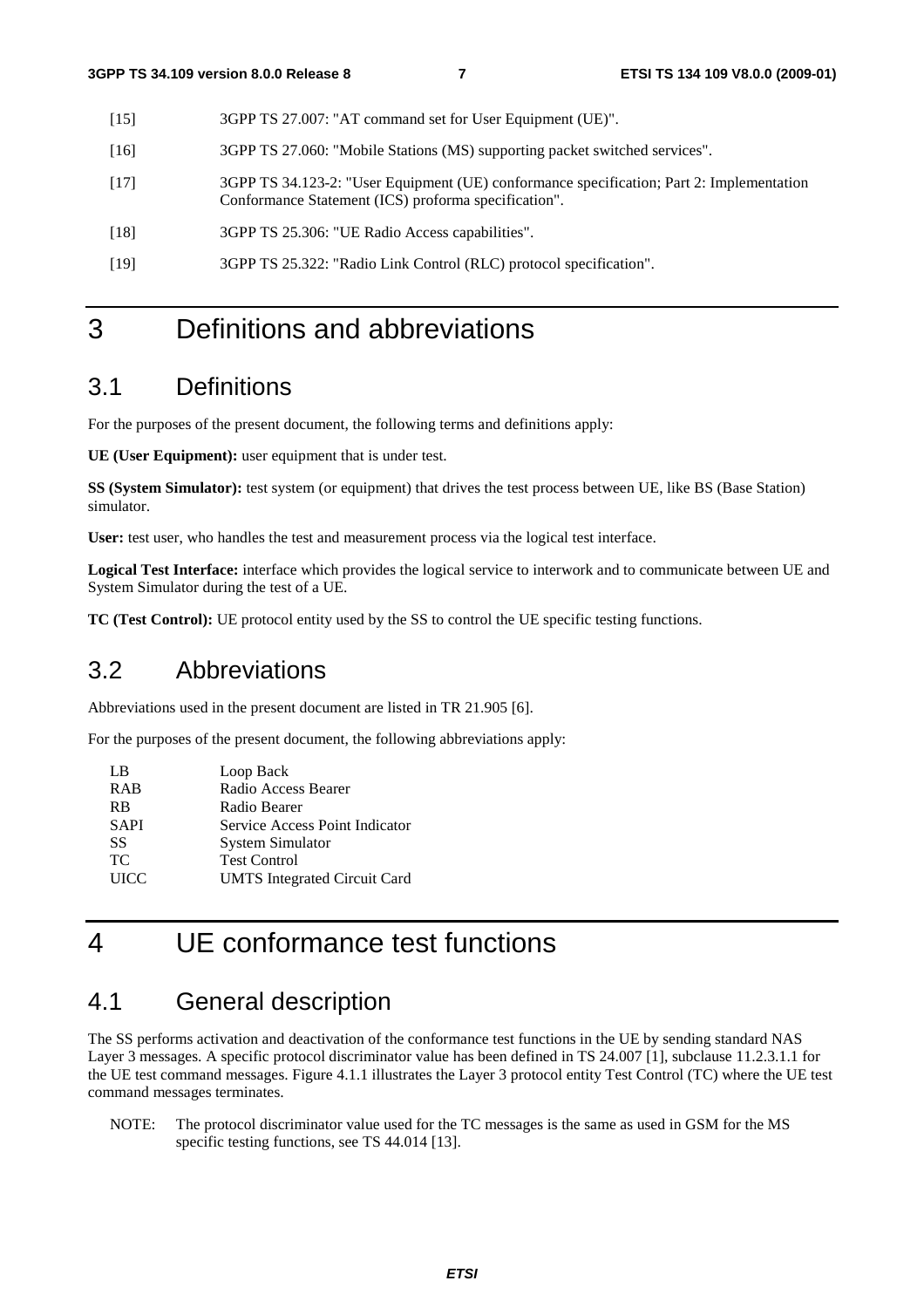| MM/CC/SM<br>TC | <b>TC</b>  | $\text{MM/CC/SM}$ |
|----------------|------------|-------------------|
| <b>RRC</b>     |            | RRC               |
| <b>RLC</b>     |            | <b>RLC</b>        |
| <b>MAC</b>     | <b>MAC</b> |                   |
| <b>PHY</b>     | <b>PHY</b> |                   |
| UE             |            | SS                |

**Figure 4.1.1: TC protocol termination (TC =Test Control)** 

Apart from sending the appropriate deactivation command to the UE the functions shall be deactivated by switching off the UE.

The following UE conformance testing functions can be activated (and deactivated):

- UE test loop function;
- UE radio bearer test mode;
- Electrical Man Machine Interface (EMMI).

In addition to the conformance testing functions listed above there is a set of reference measurement channels that a UE need to support to enable RF conformance testing. The reference measurement channels are defined in TS 34.121 [8], Annex C for FDD and in TS 34.122 [9], Annex C for TDD.

Example of reference measurement channels (RMC) essential to all UEs supporting FDD or TDD are:

- UL 12.2 kbps RMC (Reference Measurement Channel);
- DL 12.2 kbps RMC.

Example of reference measurement channels associated with UE service capabilities for FDD (DL and UL) and TDD (DL only) are:

- DL 64 kbps RMC;
- DL 144 kbps RMC;
- DL 384 kbps RMC;
- UL 64 kbps RMC;
- UL 144 kbps RMC;
- UL 384 kbps RMC.

### 4.2 UE radio bearer test mode

The UE radio bearer test mode is specified in subclause 5.2.

The following TC procedures are used to control the UE radio bearer test mode:

- Activate UE radio bearer test mode;
- Deactivate UE radio bearer test mode.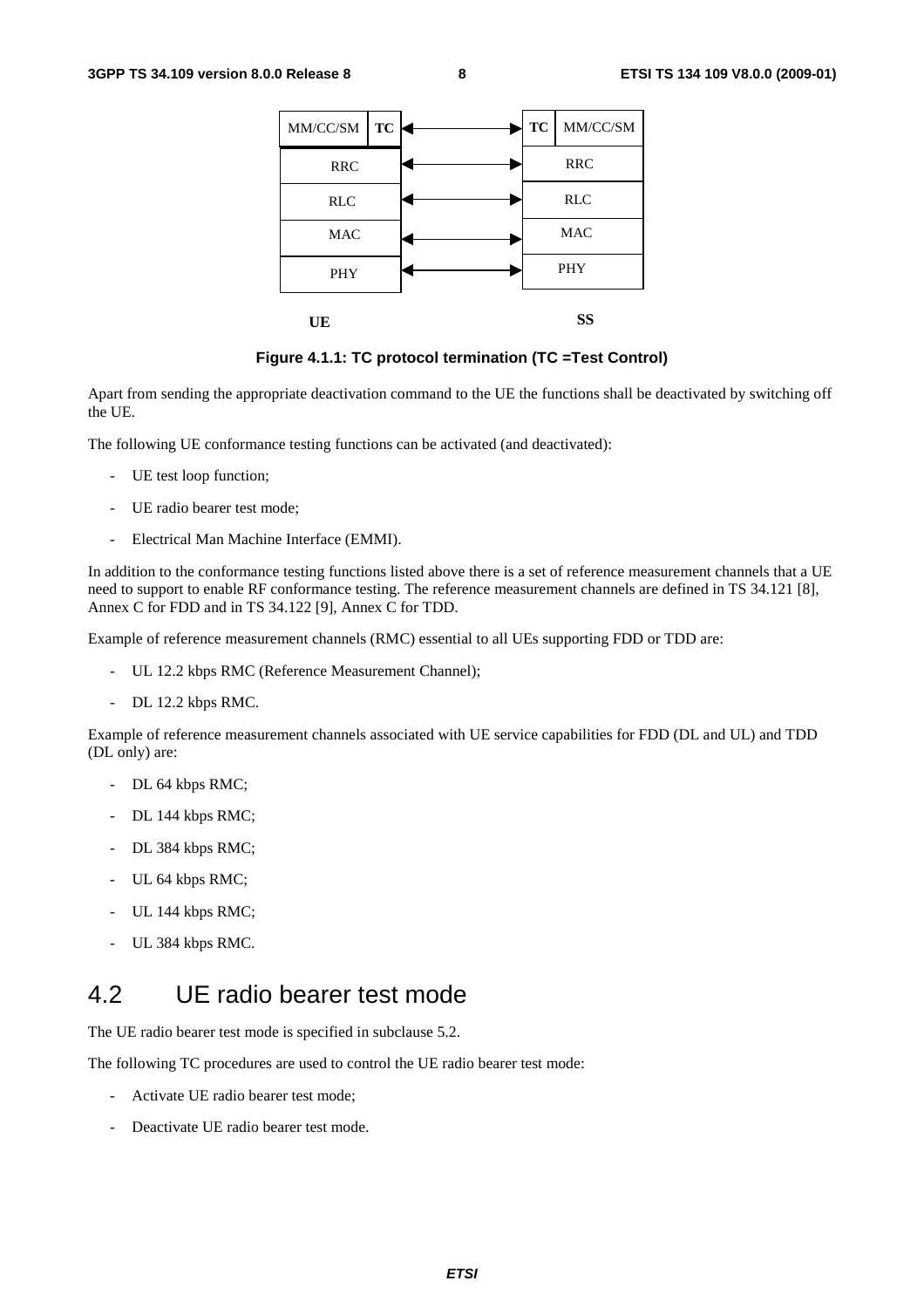### 4.3 UE test loop

The UE test loop function is specified in subclause 5.3.

The following TC procedures are used to control the UE test loop function:

- Close UE test loop;
- Open UE test loop.

A prerequisite for the UE test loop function is that the UE radio bearer test mode is active.

### 4.4 EMMI

The EMMI is specified in clause 7.

No specific TC procedures are associated with EMMI.

# 5 Test Control (TC) protocol procedures and test loop operation

### 5.1 General description

The UE test loop function provides access to isolated functions of the UE via the radio interface without introducing new physical interfaces just for the reason of conformance testing.

NOTE: It should be emphasised that the UE test loop function only describes the functional behaviour of the UE with respect to its external interfaces; physical implementation of the UE test loop function is completely left open to the manufacturer.

The UE test loop function is activated by transmitting the appropriate Test Control (TC) message to the UE, see clause 6.

For the purposes of this specification only, the following definitions are used:

Bidirectional Radio Bearer:

If the "RB mapping info" information element ([5] subclause 10.3.4.21) for the currently active configuration of a radio bearer includes mappings to both uplink and downlink transport channels then this radio bearer is defined to be a bidirectional radio bearer.

Unidirectional Radio Bearer:

If the "RB mapping info" information element  $([5]$  subclause  $10.3.4.21)$  for the currently active configuration of a radio bearer includes mappings to only uplink or downlink transport channels then this radio bearer is defined to be a unidirectional radio bearer.

NOTE: This definition of unidirectional radio bearer is only applicable to RLC Unacknowledged Mode, in this version of the specification.

The UE test loop function can be operated in three different loopback modes:

- UE test loop mode 1;
- UE test loop mode 2; and
- UE test loop mode 3.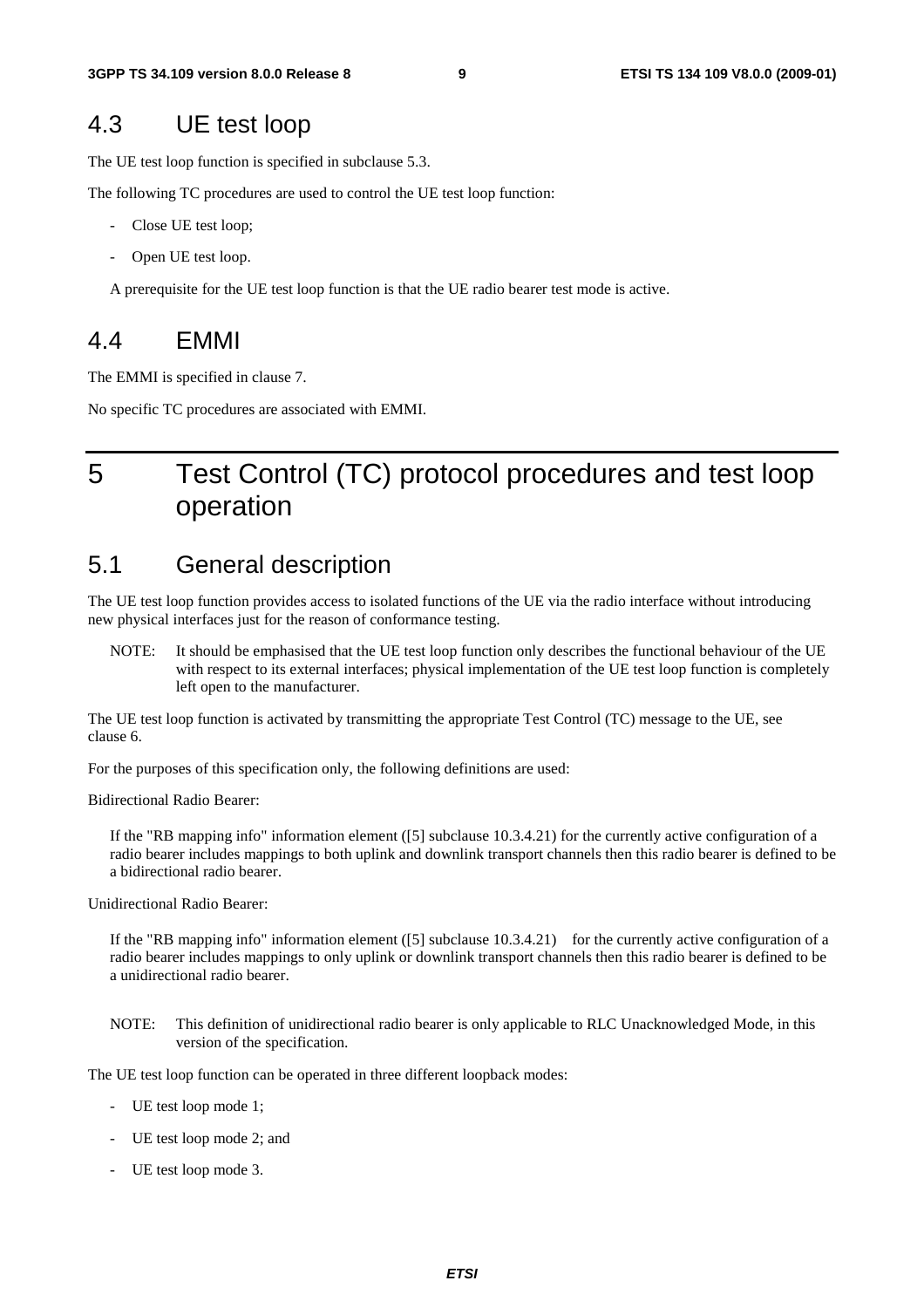#### **3GPP TS 34.109 version 8.0.0 Release 8 10 ETSI TS 134 109 V8.0.0 (2009-01)**

UE test loop mode 1 and 2 provide loopback of data for bidirectional radio bearers. UE test loop mode 3 provides counting of successfully received RLC SDUs on a given MTCH.

The UE test loop mode 1 and 2 are mandatory to all UEs. The UE test loop mode 3 is mandatory for UEs supporting MBMS.

Figure 5.1.1 shows a functional block diagram of the UE test loop function for UE test loop mode 1.

Figure 5.1.2 shows a functional block diagram of the UE test loop function for UE test loop mode 3 applicable when testing reception of MBMS services not operating in MBSFN mode.

Figure 5.1.3 shows a functional block diagram of UE test loop function for UE test loop mode 3 applicable when testing MBMS services operating in MBSFN mode. Test loop command/response messages are sent on the unicast carrier while the UE test loop mode 3 operates on the MTCH on the MBSFN carrier.

For UE test loop mode 1 the loopback point is located above Layer 2. Depending on the actual radio bearer setup loopback is performed of RLC SDUs or PDCP SDUs according to the procedure specified in subclause 5.3.3.2.

For UE test loop mode 3 the UE counts each successfully received RLC SDU on the MTCH configured for RLC SDU counting.

The loop back point for UE test loop mode 1 has been selected above Layer 2 to separate the protocol configurations from the UE test loop function. By configuration of RLC and MAC layers other loop back points may functional be achieved. E.g. by transparent configuration of RLC and MAC layer functional loop back point at Transport channel level can be achieved to implement the reference measurement channels as specified by TS 34.121 [8], Annex C for FDD and by TS 34.122 [9], Annex C for TDD.

For UE test loop mode 2 both data and CRC are looped back. UE test loop mode 2 is intended for Blind Transport Format Detection (BTFD) testing and BLER testing of DL 12.2 kbps reference measurement channel for which loopback of downlink CRC is required. UE test loop mode 2 can also be used for BLER testing of DL 64, 144 and 384 kbps reference measurement channels if the UE supports correspondent UL reference measurement channels. Both received data and CRC bits for the DCH transport channel used for the BTFD test case is returned according to the procedure specified in subclause 5.3.3.3.

A specific radio bearer test mode is specified to be used together with the UE test loop function. The purpose of the radio bearer test mode is to put the UE into a mode where: SS can set up radio bearers to be terminated in the UE test loop function without having to involve CC or SM; and to disable any control mechanisms in NAS protocols or in any UE applications that otherwise could cause the RRC connection to be released.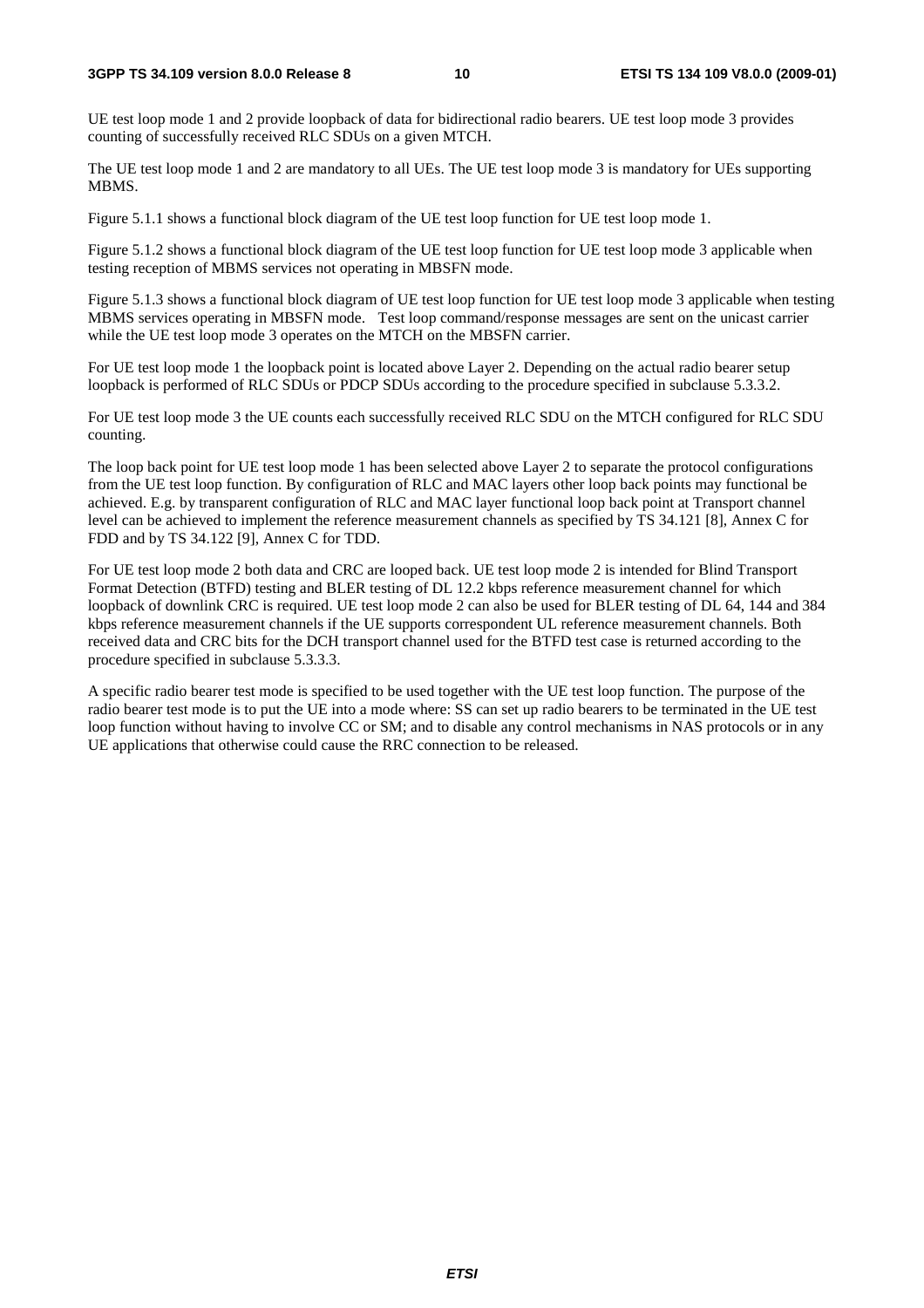

**Figure 5.1.1: UE Test Loop Mode 1 function (TC =Test Control, LB = Loop Back entity)** 



**Figure 5.1.2: UE test loop mode 3 for testing MBMS services not operating in MBSFN mode**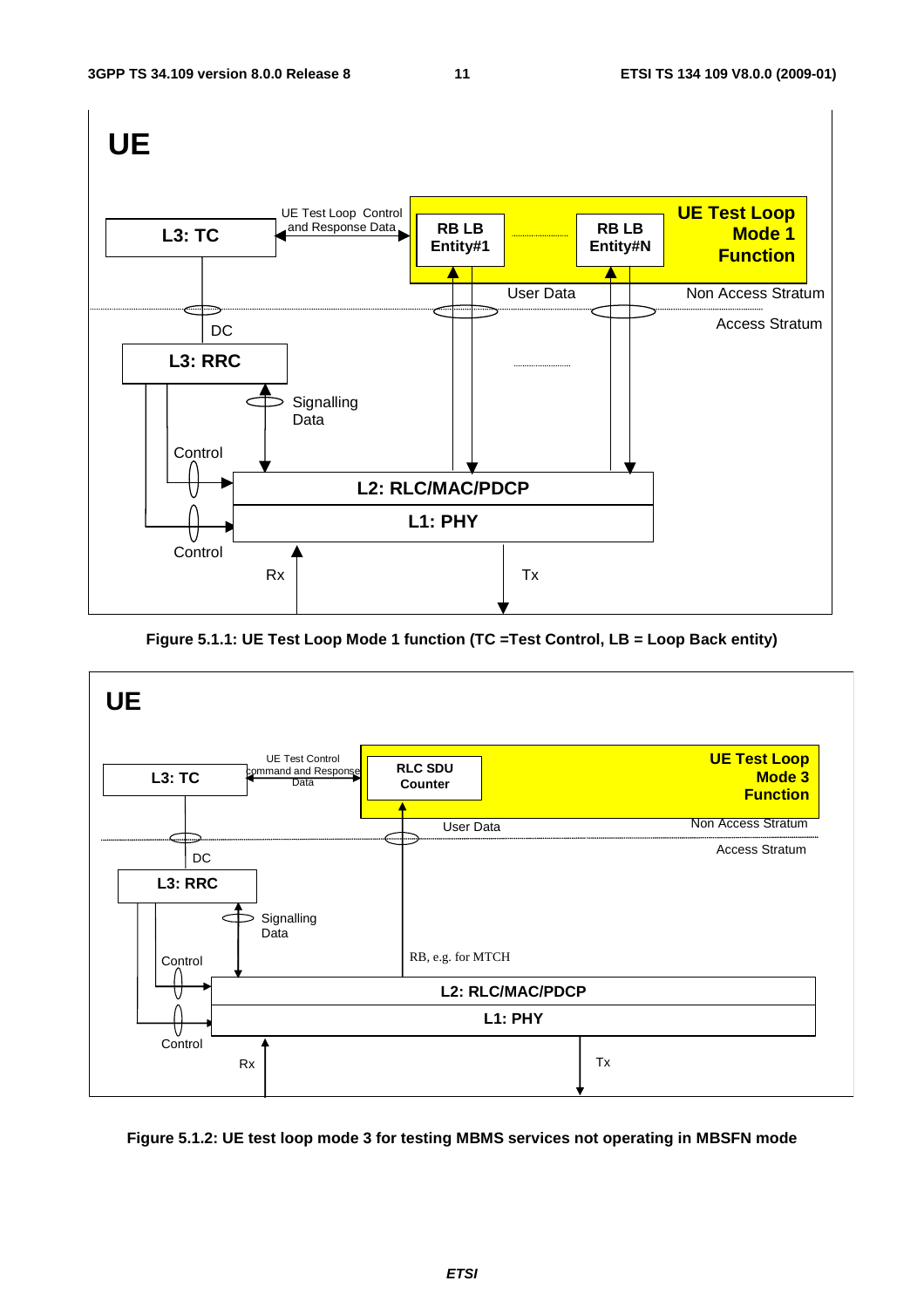

**Figure 5.1.3: UE test loop mode 3 for testing MBMS services operating in MBSFN mode** 

### 5.2 UE radio bearer test mode procedures

5.2.1 Activate UE radio bearer test mode



**Figure 5.2.1.1: Activate UE radio bearer test mode procedure** 

#### 5.2.1.1 General

The SS uses the activate UE radio bearer procedure to get the UE into a test mode where: the SS can set up radio bearers to be terminated in the UE test loop function without having to involve CC or SM; and to disable any control mechanisms in NAS protocols (TC protocol excluded) or in any UE applications that otherwise could cause the RRC connection to be released.

#### 5.2.1.2 Initiation

The SS can initiate the UE radio bearer test mode when an RRC connection is established.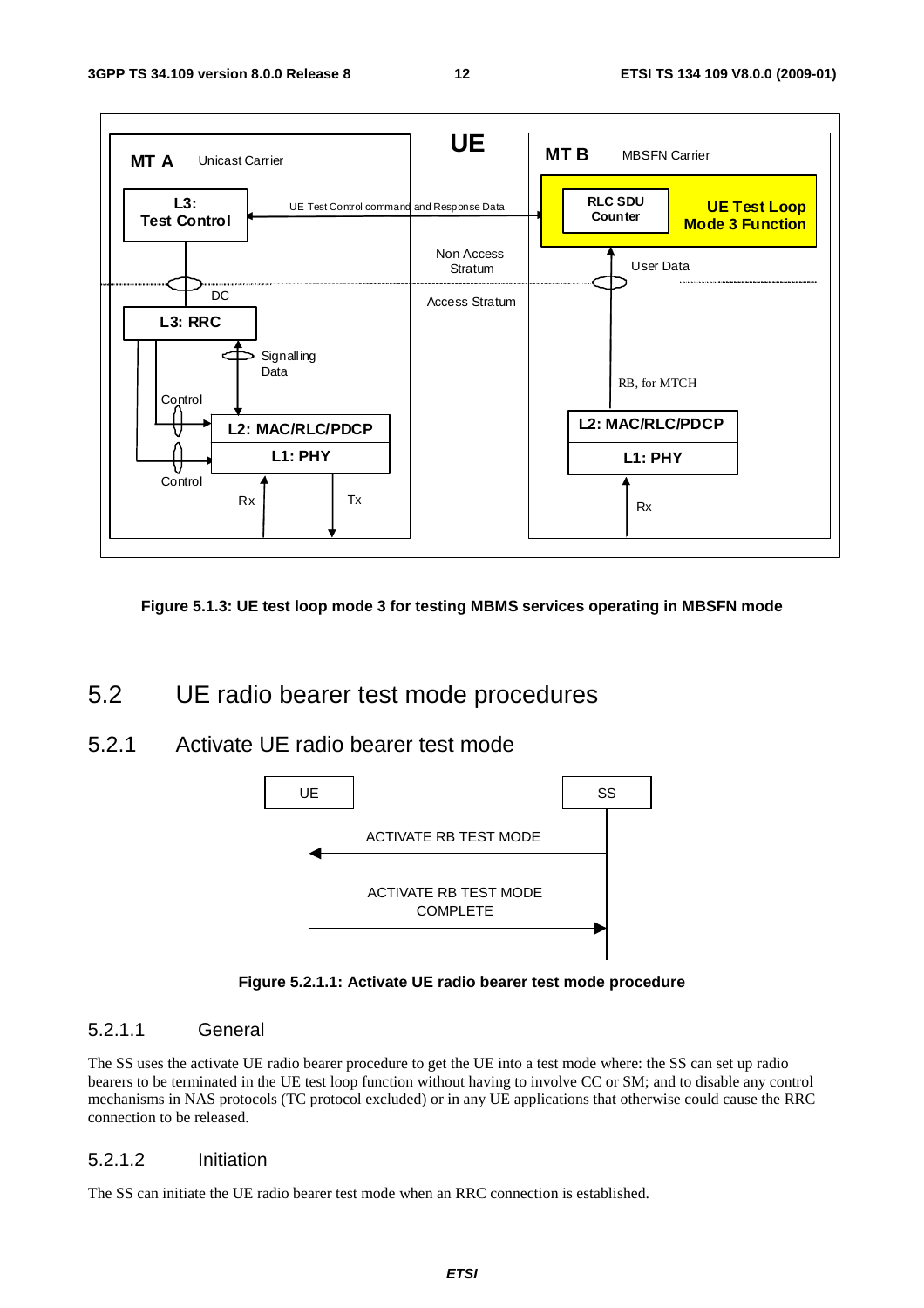The SS requests the UE to activate the UE radio bearer test mode by transmitting an ACTIVATE RB TEST MODE message. The SS then starts timer TT01.

### 5.2.1.3 Reception of ACTIVATE RB TEST MODE message by UE

When the UE receives the ACTIVATE RB TEST MODE message then the radio bearer test mode shall be activated.

When the radio bearer test mode is active the UE shall:

- accept any requested radio bearer setup within the radio access capabilities of the UE;
- terminate all user plane radio bearer(s) in the UE test loop function;
- discard all SDUs delivered by the RLC layer to the UE test loop function for a radio bearer without a closed test loop if the configuration of that radio bearer does not include the PDCP layer;
- discard all SDUs delivered by the PDCP layer to the UE test loop function for a radio bearer without a closed test loop if the configuration of that radio bearer includes the PDCP layer (configured by "PDCP info" (see [5]); and
- disable any control mechanisms in NAS protocols or in any UE applications that otherwise could cause the RRC connection to be released.

When the radio bearer test mode has been activated the UE shall transmit the ACTIVATE RB TEST MODE COMPLETE message.

NOTE: When the radio bearer test mode is active the UE does not need to provide any CC or SM functionality.

#### 5.2.1.4 Reception of ACTIVATE RB TEST MODE COMPLETE message by SS

Upon reception of the ACTIVATE RB TEST MODE COMPLETE message the SS stops timer TT01.

The reception of the ACTIVATE RB TEST MODE COMPLETE message by SS confirms that the UE radio bearer test mode has been activated in the UE.

### 5.2.1.5 TT01 timeout

If TT01 expires, then the SS shall indicate this to the test case. The procedure is then completed.

### 5.2.2 Deactivate UE radio bearer test mode



#### **Figure 5.2.2.1: Deactivate UE radio bearer test mode procedure**

#### 5.2.2.1 General

The purpose of this procedure is to deactivate the radio bearer test mode and return UE to normal operation.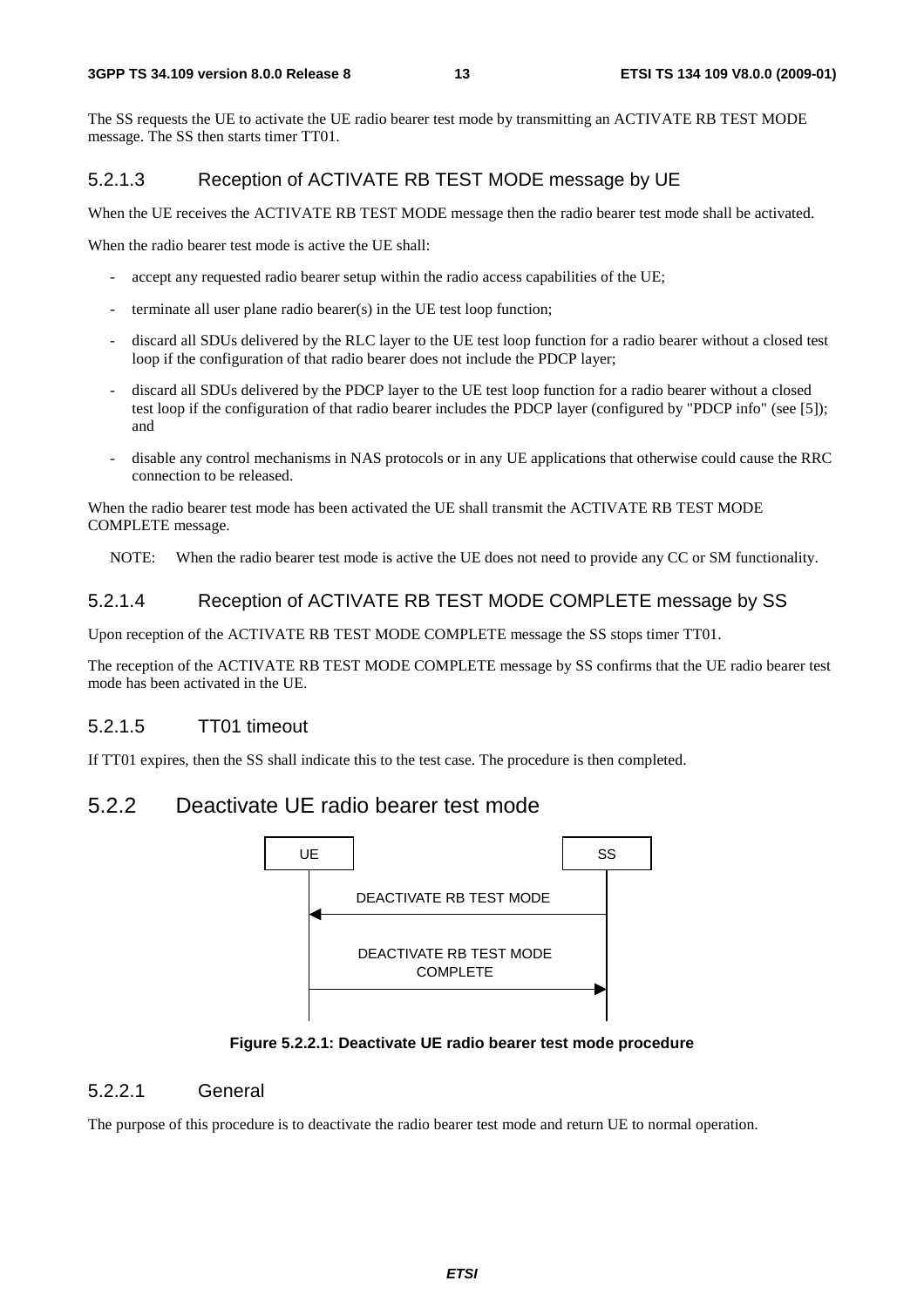### 5.2.2.2 Initiation

The SS can deactivate the UE radio bearer test mode when an RRC connection is established and the UE radio bearer test mode is active.

The SS requests the UE to deactivate the UE radio bearer test mode by transmitting a DEACTIVATE RB TEST MODE message. The SS then starts timer TT01.

#### 5.2.2.3 Reception of DEACTIVATE RB TEST MODE message by UE

When the UE receives DEACTIVATE RB TEST MODE message then the radio bearer test mode shall be deactivated and UE shall be returned to normal operation.

When the UE has deactivated the radio bearer test mode the UE shall transmit the DEACTIVATE RB TEST MODE COMPLETE message using the RRC UPLINK DIRECT TRANSFER message.

#### 5.2.2.4 Reception of DEACTIVATE RB TEST MODE COMPLETE message by SS

Upon reception of the DEACTIVATE RB TEST MODE COMPLETE message the SS stops timer TT01.

The reception of DEACTIVATE RB TEST MODE COMPLETE message by SS confirms that the UE radio bearer test mode has been deactivated in the UE.

#### 5.2.2.5 TT01 timeout

If TT01 expires, then the SS shall indicate this to the test case. The procedure is then completed.

### 5.3 UE test loop procedures

### 5.3.1 General

The UE test loop function is intended for:

- Testing of receiver characteristics based on BER (Bit Error Ratio) measurement. The SS calculates BER from a bit-by-bit comparison of data sent to and received from UE. BER measurement requires symmetric RAB bitrates.
- Testing of receiver performance based on BLER (BLock Error Ratio) measurement. The SS calculates BLER based on the RLC STATUS SDU received from the UE operating in RLC acknowledged mode; or the SS calculates BLER based on checking returned downlink data and downlink CRC by UE operating in UE test loop mode 2.
- Testing of UE Blind Transport Format Detection.
- Testing of UE transmitter characteristics.
- Testing of UE transmitter DTX characteristics.
- Testing of radio bearers (UE test loop function emulates terminal equipment).
- Counting received RLC SDUs on a given MTCH. This may be used for the estimation of RLC SDU error rate for testing of MTCH performance.
- Generating reliable data transmission flow on E-DPDCH for E-DCH testing (UE test loop mode 1).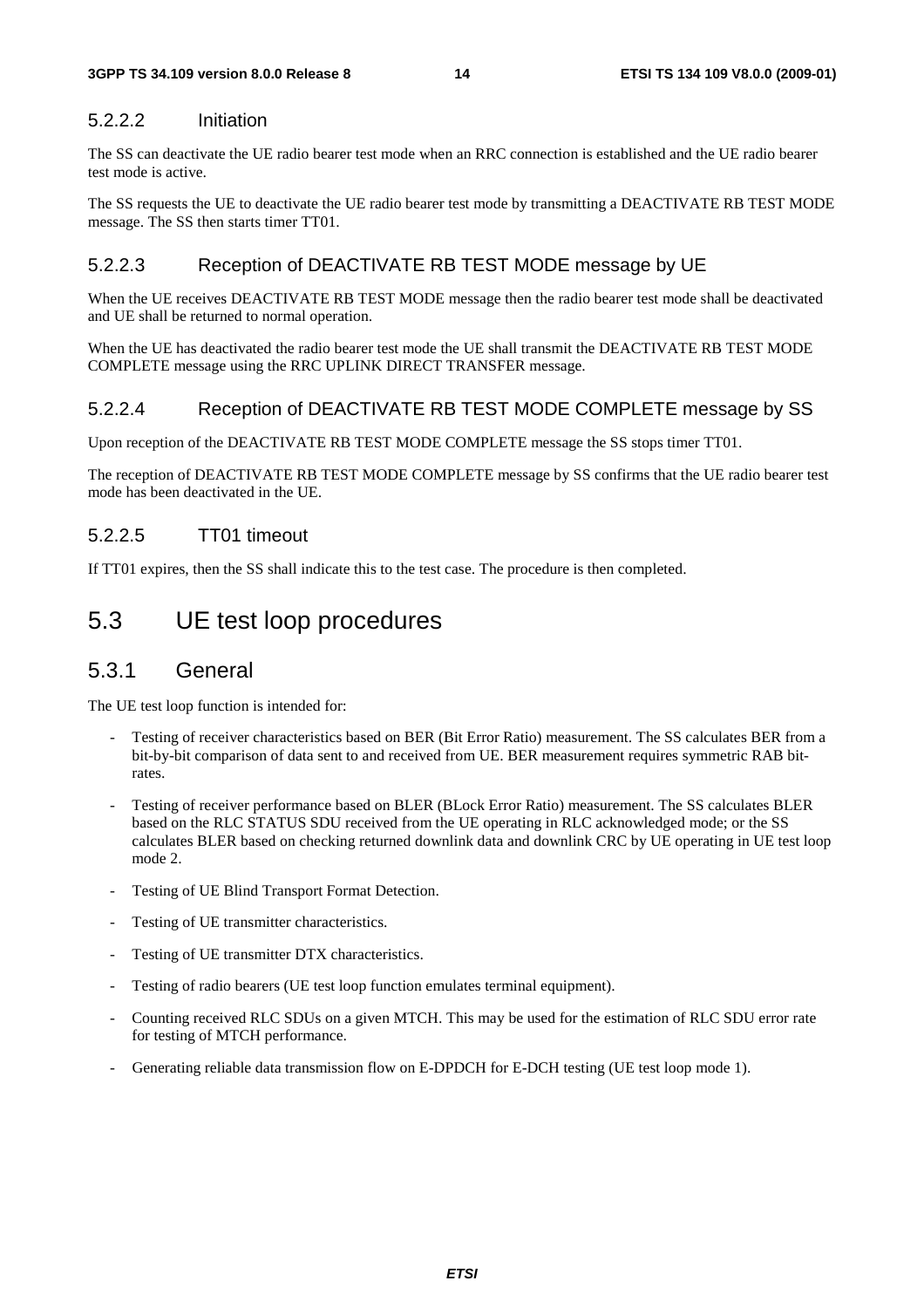### 5.3.2 Close UE test loop



**Figure 5.3.2.1: Close UE test loop procedure** 

### 5.3.2.1 General

The SS uses the close UE test loop procedure to start the UE Test Loop function in the UE. A prerequisite for UE test loop mode 1 and UE test loop mode 2 is that at least one bidirectional user plane radio bearer has been established between SS and UE. A prerequisite for UE test loop mode 3 is that at least one MTCH has been established. See TS 34.108 [10], clause 7 for generic setup procedures.

The UE shall provide for normal Uu layer 1, layer 2 and RRC functionality while the UE test loop function is active. This includes (but is not limited to) handover procedures and normal disconnection of the radio bearer. The loopback shall be maintained across handovers, but after radio bearer disconnection, the loopback shall cease to exist.

### 5.3.2.2 Initiation

The SS can request the UE to close a test loop in mode 1 or mode 2 if at least one bidirectional user plane radio bearer is established and the UE radio bearer test mode is active.

When testing reception of MBMS services not operating in MBSFN mode the SS can request the UE to close the test loop in mode 3 if any MTCH is established and the UE radio bearer test mode is active.

When testing reception of MBMS services operating in MBSFN mode the SS can request the UE to close the test loop in mode 3 before or after any MTCH has been established on the MBSFN carrier and the UE radio bearer test mode is active.

The SS requests the UE to close its radio bearer test loop by transmitting a CLOSE UE TEST LOOP message. The SS then starts timer TT01.

### 5.3.2.3 Reception of CLOSE UE TEST LOOP message by the UE

If UE test loop mode 1 or mode 2 has been selected and no user plane bidirectional radio bearers are established or the UE radio bearer test mode is not active, then the UE shall ignore any CLOSE UE TEST LOOP message.

If UE test loop mode 1 or mode 2 has been selected and one or more user plane bidirectional radio bearers are established, the UE shall close the test loop on all user plane bidirectional radio bearers and then send back to the SS a CLOSE UE TEST LOOP COMPLETE message. The loopback shall be operational prior to the sending of the acknowledgement. The UE shall not close the test loop mode 1 or mode 2 on any unidirectional user plane radio bearers.

If UE test loop mode 3 has been selected and a MTCH corresponding to the specified MBMS short transmission identity is established, the UE shall commence counting of received RLC SDUs on this MTCH. The counter value shall be reset to zero on reception of CLOSE UE TEST LOOP MODE 3 and the UE shall send back a CLOSE UE TEST LOOP COMPLETE message to the SS.

If UE test loop mode 3 has been selected, no MTCH corresponding to the specified MBMS short transmission identity is established and the UE supports MBMS service operating in MBSFN mode, the UE shall wait until a MTCH is established corresponding to this MBMS short transmission identity to close the test loop and commence counting of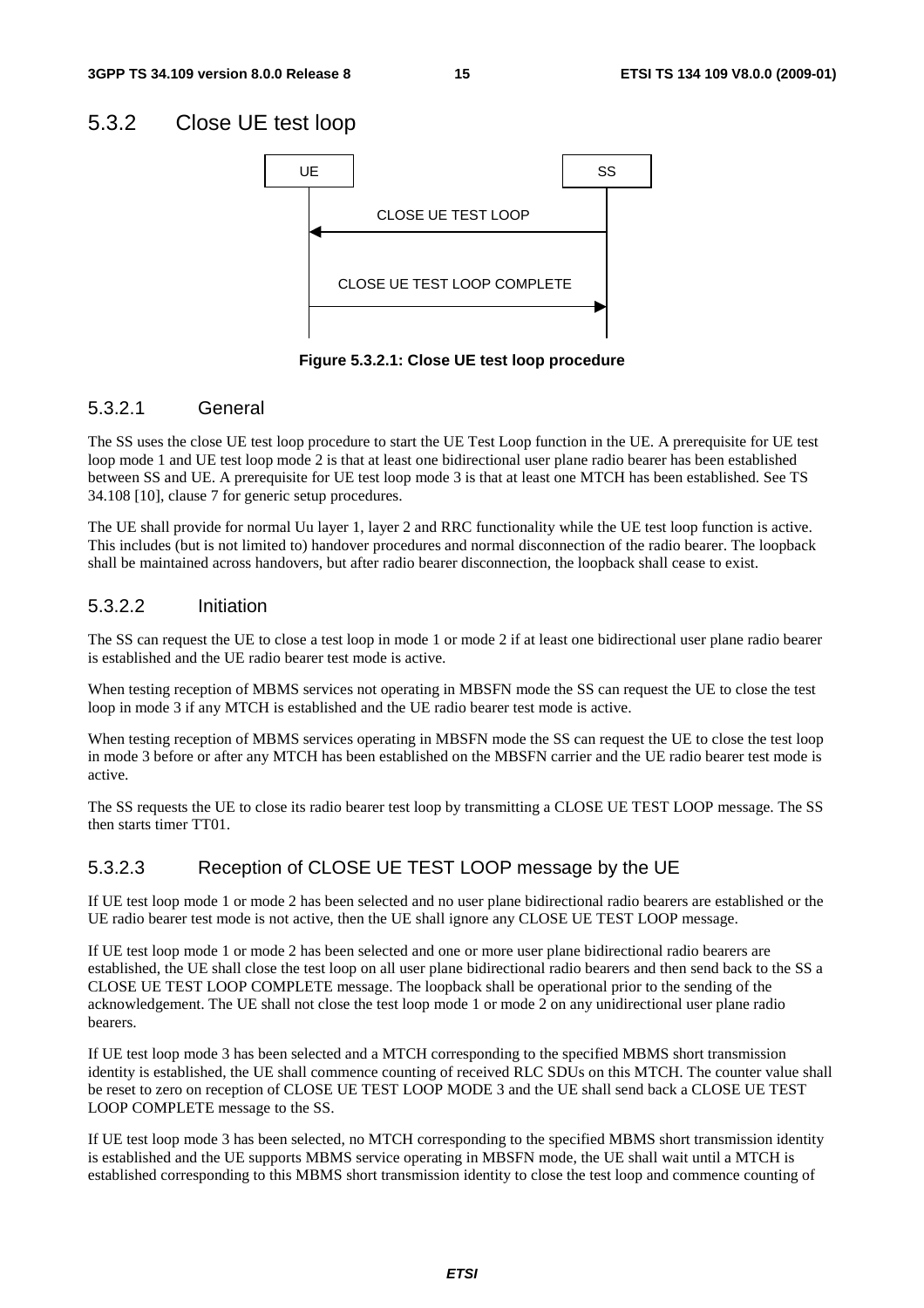received RLC SDUs. The counter value shall be reset to zero when the MTCH is established, the test loop shall be closed and the UE shall send back a CLOSE UE TEST LOOP COMPLETE message to the SS.

If the test loop is already closed on one or more user plane radio bearers, the UE shall still respond as if the loop had been open, i.e. the CLOSE UE TEST LOOP COMPLETE message shall be sent.

NOTE: There is no requirement on the UE to read the content of the CLOSE UE TEST LOOP message if it is received while the test loop is closed.

If UE test loop mode 1 has been selected then the loop back scheme according to subclause 5.3.2.6 shall be performed by the UE.

If UE test loop mode 2 has been selected then the loop back scheme according to subclause 5.3.2.7 shall be performed by the UE.

If UE test loop mode 3 has been selected then the RLC SDU counting scheme according to subclause 5.3.2.8a shall be performed by the UE.

#### 5.3.2.4 Reception of CLOSE UE TEST LOOP COMPLETE message by the SS

Upon reception of the CLOSE UE TEST LOOP COMPLETE message the SS stops timer TT01.

#### 5.3.2.5 TT01 timeout

If TT01 expires, then the SS shall indicate this to the test case. The procedure is then completed.

#### 5.3.2.6 UE test loop mode 1 operation

If the configuration of a user plane radio bearer with a closed UE test loop mode 1 includes the PDCP protocol layer, configured by "PDCP info" (see [5]), then the loop back scheme according to subclause 5.3.2.6.1 shall be performed by the UE for that radio bearer.

If the PDCP protocol layer is not used for a user plane radio bearer with a closed UE test loop mode 1 then the loop back scheme according to subclause 5.3.2.6.2 shall be performed by the UE for that radio bearer.

### 5.3.2.6.1 Loopback of PDCP SDUs

If UE test loop mode 1 has been closed on a user plane radio bearer and the setup of that radio bearer includes configuration of PDCP protocol layer, configured by "PDCP info" (see [5]), then the following loop back scheme shall be performed by the UE.

After the UE has closed UE test loop mode 1 on a user plane radio bearer, every PDCP SDU received by the UE on that radio bearer (downlink) shall be taken from the output of the PDCP service access point (SAP) and be input to the correspondent PDCP SAP and transmitted (uplink).

The UE shall provide for normal PDCP operation.

The PDCP loopback operation is illustrated in figure 5.3.2.6.1.1.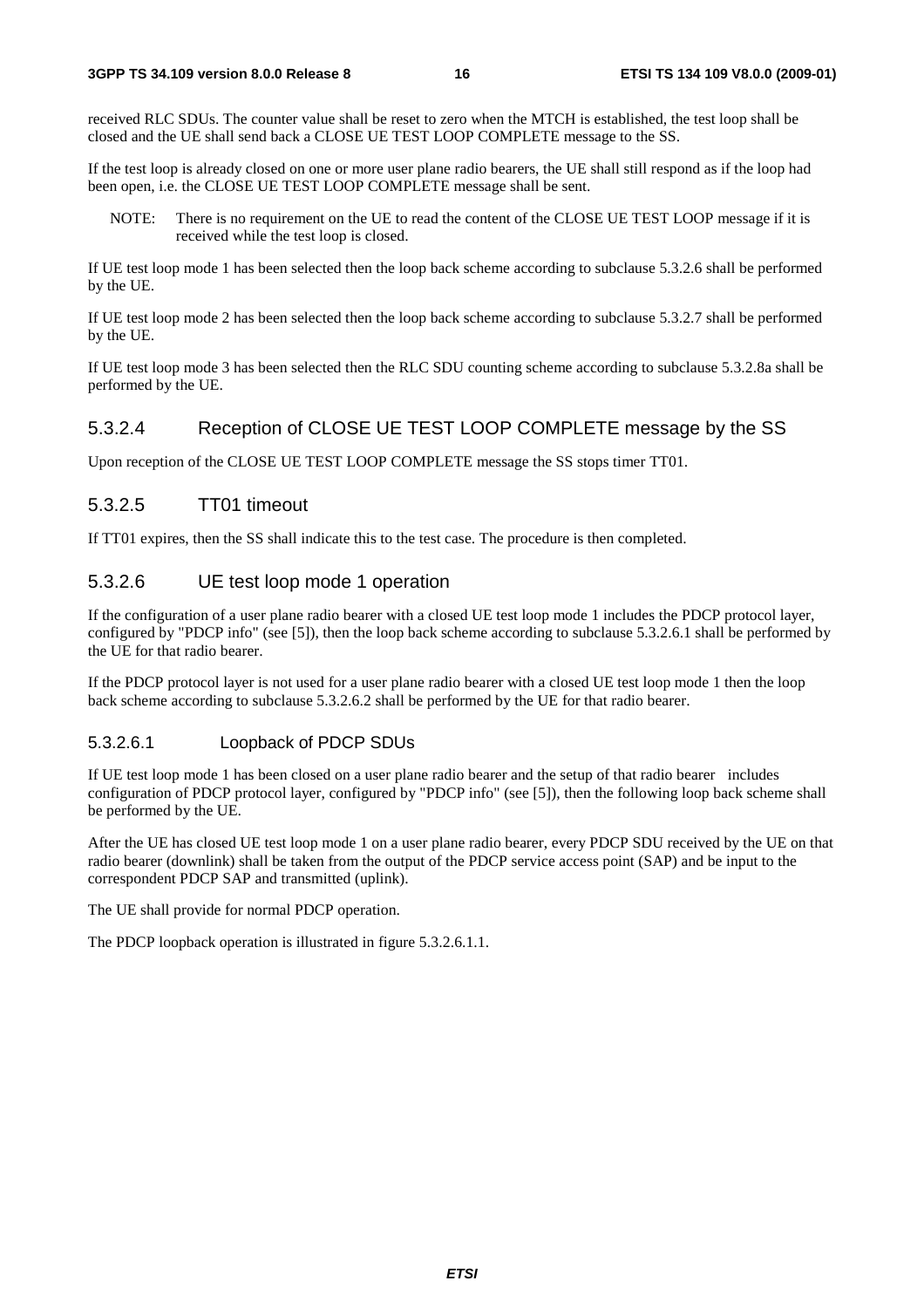

**Figure 5.3.2.6.1.1: Loop back of PDCP SDU (DL RLC SDU size = UL RLC SDU size = N)** 

#### 5.3.2.6.2 Loopback of RLC SDUs

If UE test loop mode 1 has been closed on a user plane radio bearer and the setup of that radio bearer does not include configuration of the PDCP protocol layer ("PDCP info" is not configured (see [5]) then the following loop back scheme shall be performed by the UE.

After the UE has closed UE test loop mode 1 on a user plane radio bearer, every user data block received by the UE on that radio bearer (downlink) shall be taken from the output of the RLC service access point (SAP) and be input to the correspondent RLC SAP and transmitted (uplink). The UE reads the UL RLC SDU size parameter from the "LB Setup RB IE#k" parameter associated with that radio bearer, see subclause 6.2.

If no "LB Setup RB IE#k" parameter is associated with that radio bearer then the UE shall use the same UL RLC SDU size as the received DL RLC SDU.

For the case when the "UL RLC SDU size" parameter is set to "0" no data shall be returned.

For the case when the "UL RLC SDU size" parameter is set to the same value as the down link (DL) RLC SDU block size then the complete user data block shall be returned, see figure 5.3.2.6.2.1.



**Figure 5.3.2.6.2.1: DL and UL RLC SDU block size equal (DL RLC SDU size = UL RLC SDU size = N)** 

For the case when the "UL RLC SDU size" parameter is set to a value less than the down link (DL) RLC SDU block size then the UE shall return the first K bits of the received block, where K is the UL block size, see figure 5.3.2.6.2.2.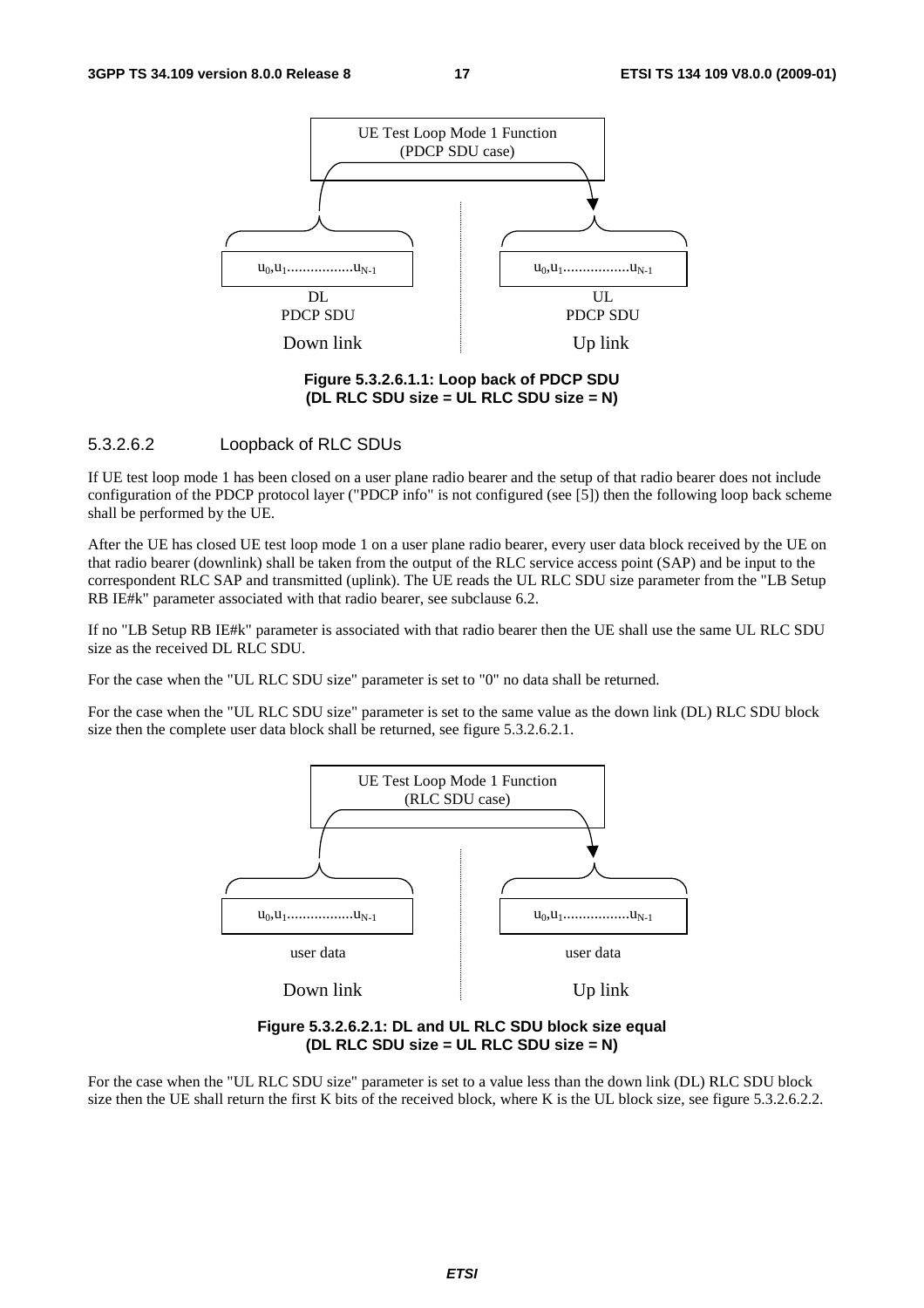

**Figure 5.3.2.6.2.2: DL > UL RLC SDU block size (DL RLC SDU size = N, UL RLC SDU size = K)** 

For the case when the "UL RLC SDU size" parameter is set to a value bigger than the down link (DL) RLC SDU block size then the UE shall pad the UL send block by repeating the received data block until the UL send block has been filled (truncating the last block if necessary), see figure 5.3.2.6.2.3.



**Figure 5.3.2.6.2.3: DL < UL RLC SDU block size (DL RLC SDU size = N, UL RLC SDU size = 2\*N + K)** 

For the case of loopback of data from DL HS-DSCH to UL E-DPDCH the following applies:

- For RLC unacknowledged mode, when the UL RLC SDU block does not fit in the Transmission buffer, the UE shall discard the UL RLC SDU block. The UE shall perform the discard either by the loopback entity or by the UM RLC entity as described in [19] subclause 9.7.3.5.
- For RLC unacknowledged mode the minimum total RLC UM buffer size supported by the UE shall be [10 kbytes]. See note 2.
- NOTE 1: The minimum total RLC UM buffer size and the RLC SDU discard functionality has been specified to enable E-DCH RF performance testing.
- NOTE 2: The value for minimum total RLC UM buffer size is preliminary set to 10kByte. The value is for further study to secure that the required buffer size is enough to cover all E-DCH RF testing scenarios and UE E-DCH categories.

#### 5.3.2.7 UE test loop mode 2 operation

For UE test loop mode 2 to work correctly ciphering shall be disabled.

For the UE to be able to return downlink transport block data and CRC bits then the up link transport channel configuration shall include a transport format for which the block size is equal to or bigger than the sum of the downlink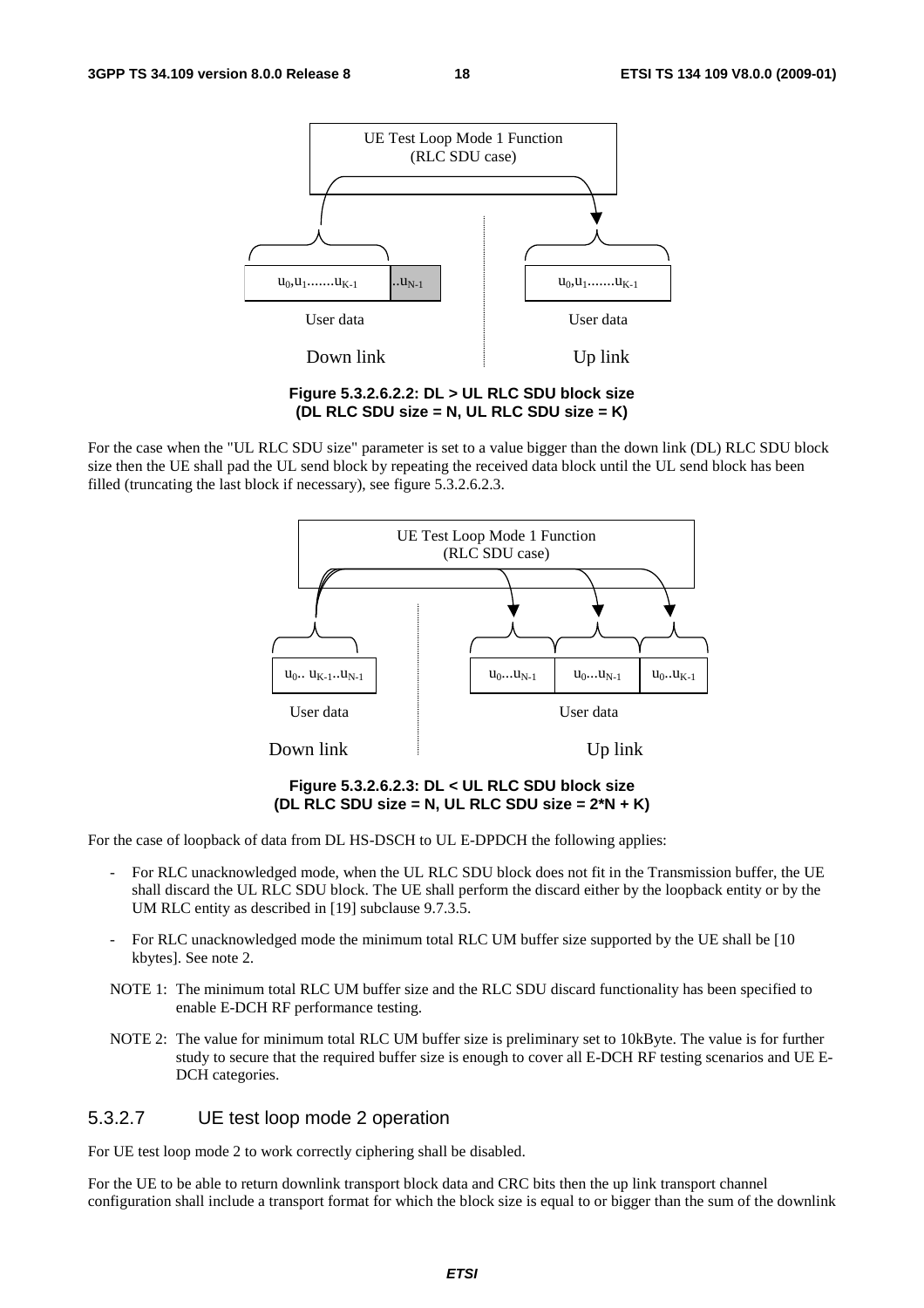transport block size and the number of downlink CRC bits. If no such uplink transport format exists then the returned data and CRC bits will be truncated.

### 5.3.2.7.1 Loopback of downlink transport block data and downlink CRC

If UE test loop mode 2 has been closed on a user plane radio bearer then the following loop back scheme shall be performed by the UE for all transport channels associated with a single DTCH:

After the UE has closed test loop mode 2 on a user plane radio bearer then the UE shall copy the downlink transport block and CRC bits received on that radio bearer to the uplink transport block and transmit in the up link transport channel configured for that radio bearer.

If the uplink configuration for that radio bearer is of variable rate then the transport format with the smallest transport block size which fits the downlink transport block size and the downlink CRC bits shall be selected for the uplink. In case there is no uplink transport format that fits the downlink transport block data and the downlink CRC bits then the data and CRC bits shall be truncated using the transport format with the biggest transport block size configured for that uplink transport channel.

UE test loop mode 2 operation is illustrated for the case when the uplink transport block size is bigger than the sum of the downlink transport block size and size of downlink CRC in figure 5.3.2.7.1.

UE test mode 2 operation is illustrated for the case when uplink transport block size is smaller than the sum of downlink transport block size and size of downlink CRC in figure 5.3.2.7.2.



 $L1$ 

**Figure 5.3.2.7.1. UE test loop mode 2 operation for the case when uplink transport block size is bigger than the sum of downlink transport block size and size of downlink CRC**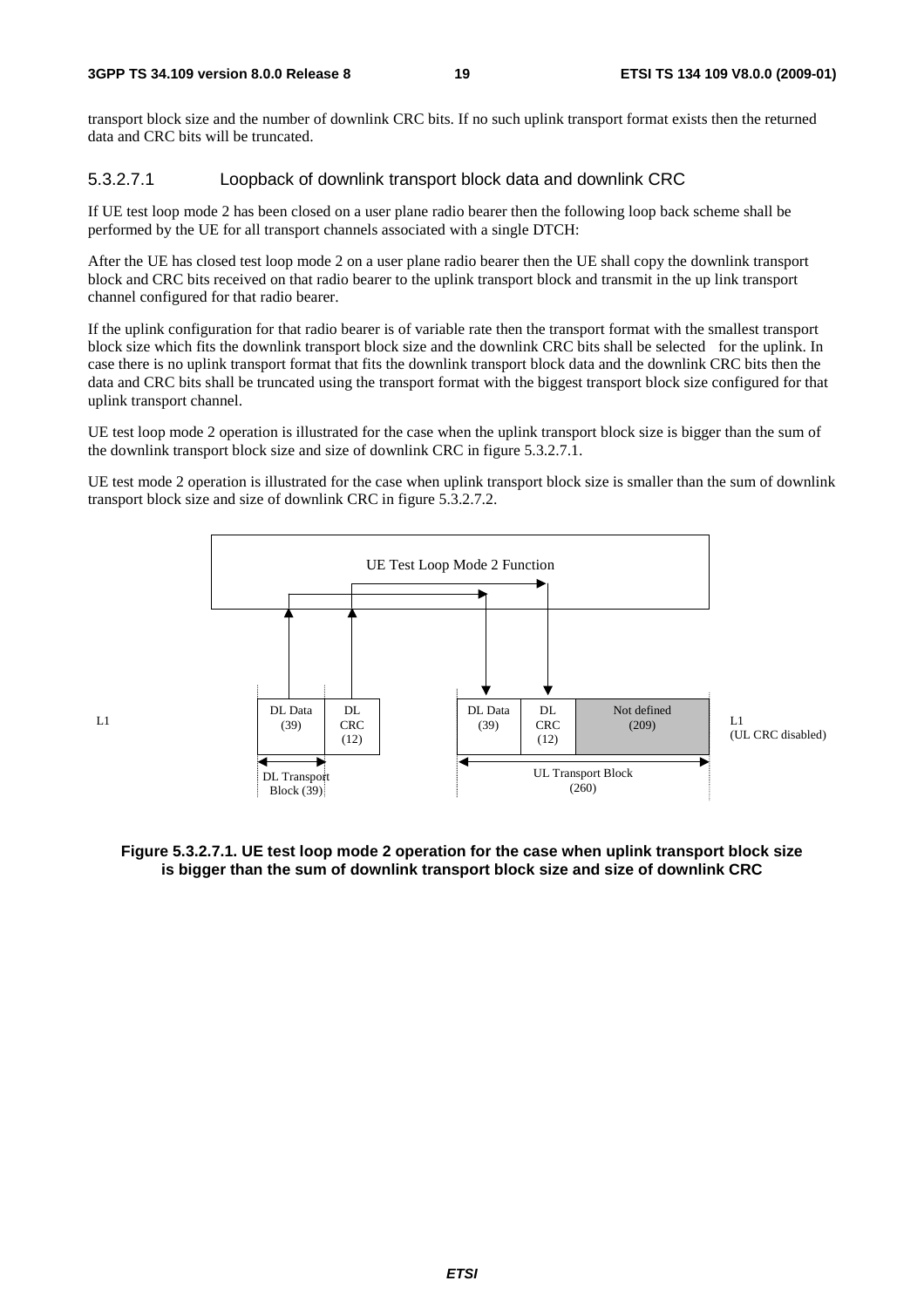

#### **Figure 5.3.2.7.2. UE test loop mode 2 operation for the case when uplink transport block does not fit downlink transport block and downlink CRC bits.**

#### 5.3.2.8 Void

#### 5.3.2.8a UE Test Loop Mode 3 Operation

In UE test loop mode 3, the UE is required to count RLC SDUs received on a given MTCH, which must have been configured in the UE prior to closing UE test loop mode 3.

When the CLOSE UE TEST LOOP message is received by the UE, the counter value is reset to zero. After this, every user data block successfully received by the UE on the chosen MTCH shall cause the counter value to be incremented by one. A 32 bit counter shall be used and the UE counter value is undefined if more than 4294967295 RLC SDUs have been received by the UE.



**Figure 5.3.2.8a.1: UE test loop mode 3 operation** 

#### 5.3.2.9 Loopback delay requirement

#### 5.3.2.9.1 General loopback delay requirement

Loopback delay is specified as delay between received DL radio frames and their corresponding UL radio frames produced from the received data. The loopback delay is measured at the antenna connector of the UE and specified in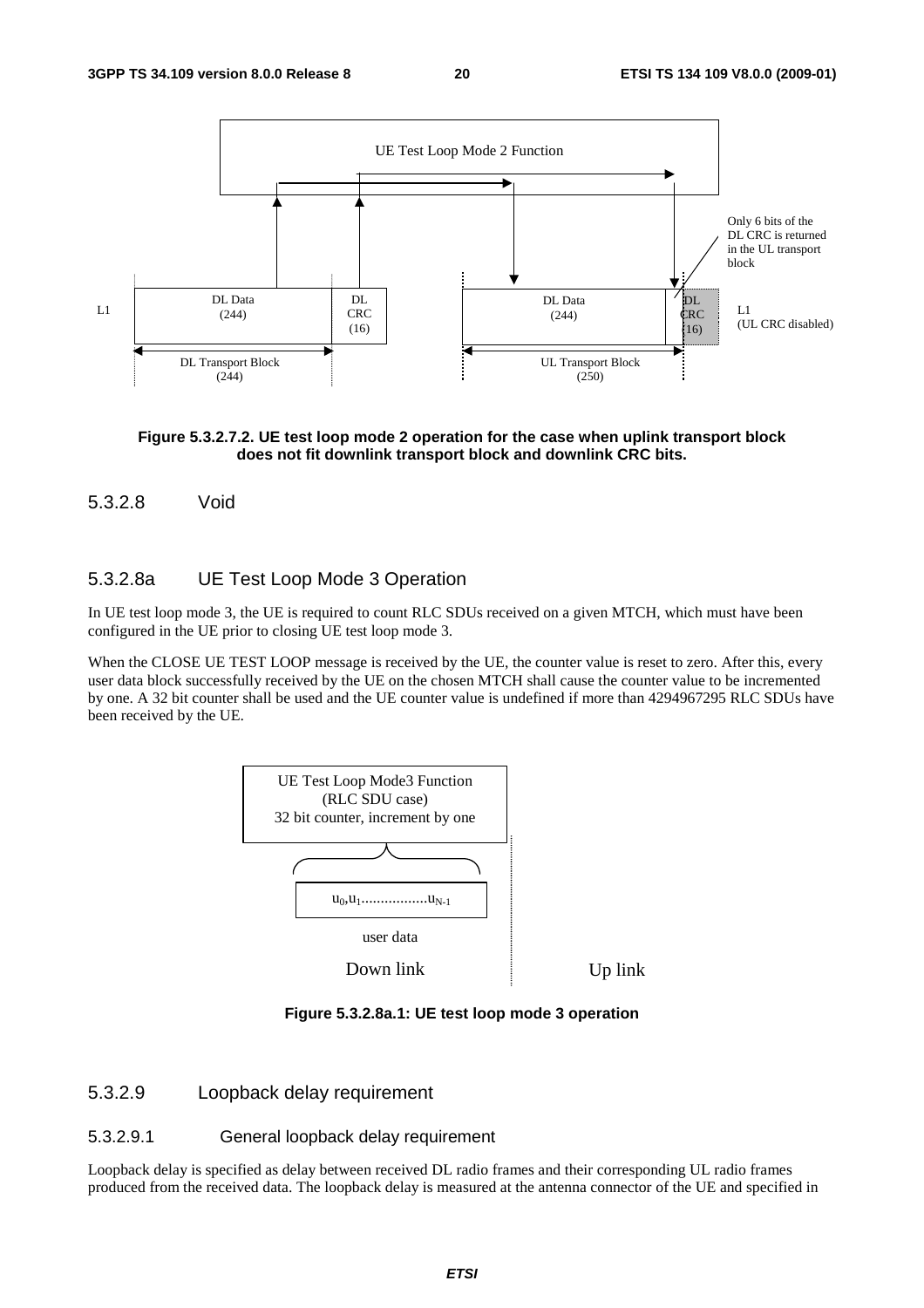the unit of radio frame(s). Timing offset between DL and UL radio frames, and timing errors are not included in the loopback delay.

For UE operating in UE test loop mode 1 the loopback delay requirement is applicable for a radio bearer with a closed test loop if the MAC and RLC protocols for that radio bearer are configured for transparent operation and if the downlink RLC SDU size is equal to the downlink transport block size, i.e. no segmentation/concatenation takes place.

For UE operating in UE test loop mode 1 the loopback delay requirement is not applicable for unacknowledged mode radio bearers configured on HS-DSCH and E-DPDCH.

NOTE 0: UE test loop mode 1 is used for E-DCH RF performance testing. For these test cases unacknowledged mode radio bearer configurations for HS-DSCH and E-DPDCH are used. This means that the data rate may vary depending on absolute and relative grants given by the SS. In addition overflow of UE UM buffer may happen as SS needs to guarantee continous data in uplink..

For UE operating in UE test loop mode 2 the loopback delay requirement is applicable for any radio bearer configuration.

For UE operating in UE test loop mode 3, the received data is only counted, and is not looped back to the SS so the loopback delay requirement is not applicable.

The UE shall maintain a fixed loopback delay (the loopback delay shall not vary during a test) if the configuration of radio bearers with closed test loops remains unchanged. The loopback delay shall not exceed the number of radio frames correspondent to 10 times the TTI of the actual transport channel configuration.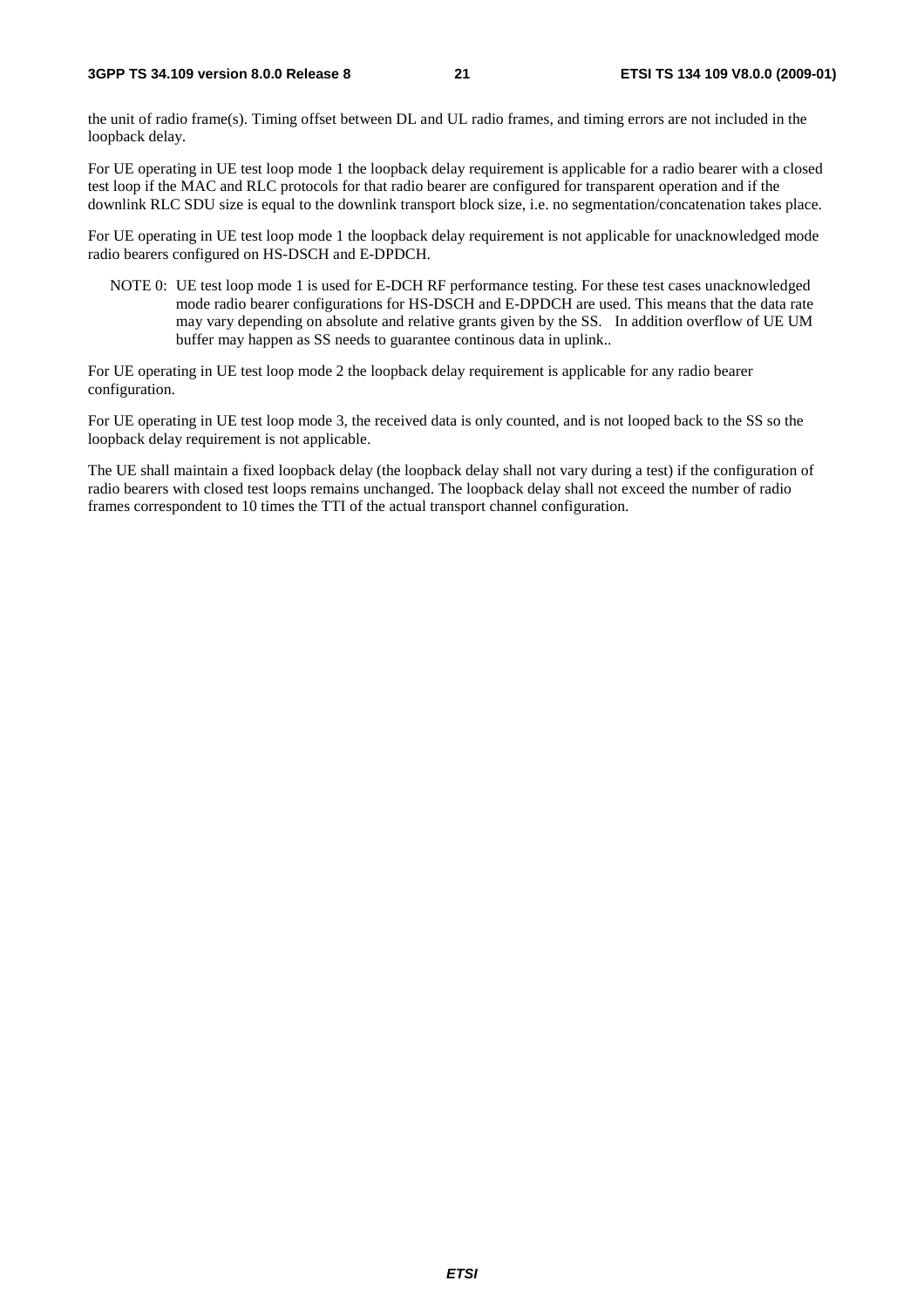The loopback delay requirement for the 10ms TTI case is illustrated in figure 5.3.2.9.1.

- NOTE 1: See TS 25.211 [11], subclause 7.6.3 for definition of the timing offset between DL and UL radio frames for FDD mode.
- NOTE 2: See TS 25.133 [12], subclause 7.1 for definition of the timing error for FDD mode.



**Figure 5.3.2.9.1: Loopback delay requirement (TTI=10 ms)** 

5.3.2.9.2 Loopback delay requirement for RLC and PDCP SDUs (UE Test loop mode 1)

The maximum delay from receiving an RLC or PDCP SDU in a downlink SAP until returning an SDU in the correspondent uplink SAP shall be within the delay requirement specified in subclause 5.3.2.9.1.

The UE test loop function, operating in UE test loop mode 1, shall for every radio bearer with a closed test loop be able to return at least 4 SDUs within the time equal to the TTI of the actual radio bearer.

- NOTE: To enable testing of the Conversational CS TM reference radio bearer combinations as specified in 34.108 subclause 6.10 a UE must be able to loop back 4 SDUs per TTI. E.g. for "Conversational / unknown / UL:64 DL:64 kbps / CS RAB" operated in TM RLC mode 4 SDUs are needed to fill the transport format existing of 4x640 bits.
- NOTE: The loopback delay requirement in 5.3.2.9.2 does not impose any synchronisation mechanisms between the uplink RLC entity and the UE test loop function. Thus it could happen that a UE when having received 4 SDUs within one and the same TTI may deliver the SDUs to the uplink RLC entity in two subsequent TTIs. For a TM radio bearer requiring multiple SDUs to fill a transport block set then "Timer discard without explicit signalling" needs to be configured to secure that the TM RLC entity does not discard the SDUs in case they are delivered in subsequent TTIs.

### 5.3.3 Open UE test loop



**Figure 5.3.3.1: Open UE test loop procedure**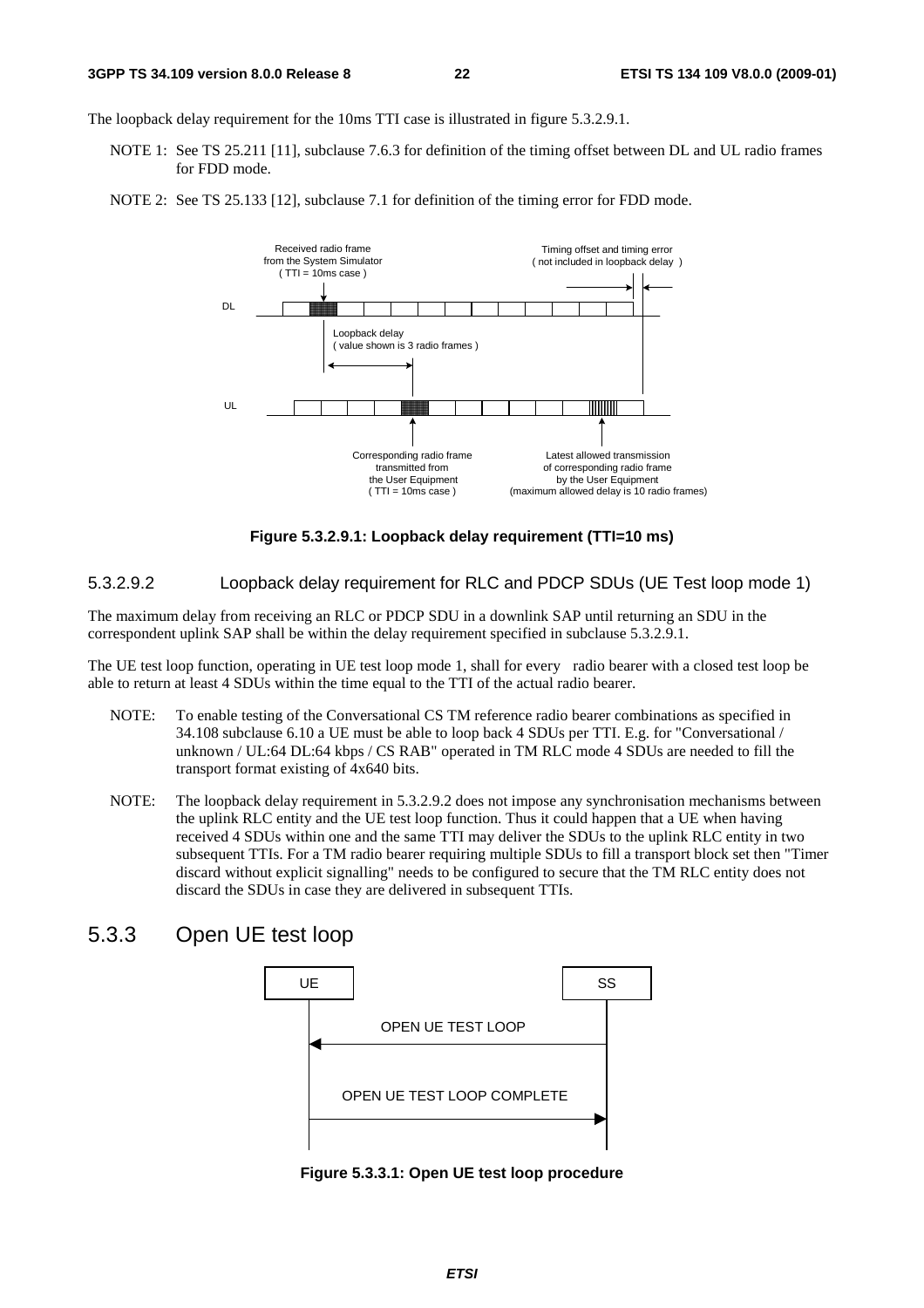### 5.3.3.1 General

The SS uses the procedure open UE test loop to deactivate the UE test loop function in the UE.

#### 5.3.3.2 Initiation

The SS requests the UE to open all closed radio bearer test loops by transmitting an OPEN\_UE\_TEST \_LOOP\_CMD message. The SS then starts timer TT01.

### 5.3.3.3 Reception of OPEN UE TEST LOOP message by the UE

If no bidirectional user plane radio bearers are established in UE Test loop mode 1 or UE test loop mode 2, the UE shall ignore any OPEN UE TEST LOOP message.

If one or more user plane radio bearer test loops are closed, the UE shall open all test loops and send back to the SS an OPEN UE TEST LOOP COMPLETE message.

If the test loops are already open, the UE shall still respond as if the loops had been closed, i.e. the OPEN UE TEST LOOP COMPLETE message should be sent prior to TT01 expiring.

### 5.3.3.4 Reception of OPEN UE TEST LOOP COMPLETE by the SS

Upon reception of the OPEN UE TEST LOOP COMPLETE message the SS stops timer TT01.

### 5.3.3.5 TT01 timeout

If TT01 expires, then the SS shall indicate this to the test case. The procedure is then completed.

### 5.4 UE Positioning test mode procedures

### 5.4.1 Reset UE Positioning Stored Information



#### 5.4.1.1 General

The SS uses the reset UE positioning stored information procedure to command the UE to reset the already acquired UE POSITIONING information in preparation for subsequent test procedures.

#### 5.4.1.2 Initiation

The SS requests the UE to reset the stored UE positioning information mode by transmitting a RESET UE POSITIONING STORED INFORMATION message.

### 5.4.1.3 Reception of RESET UE POSITIONING STORED INFORMATION message by UE

When UE receives RESET UE POSITIONING STORED INFORMATION message then the UE shall:

1> if the IE "UE Positioning Technology" has the value "AGPS":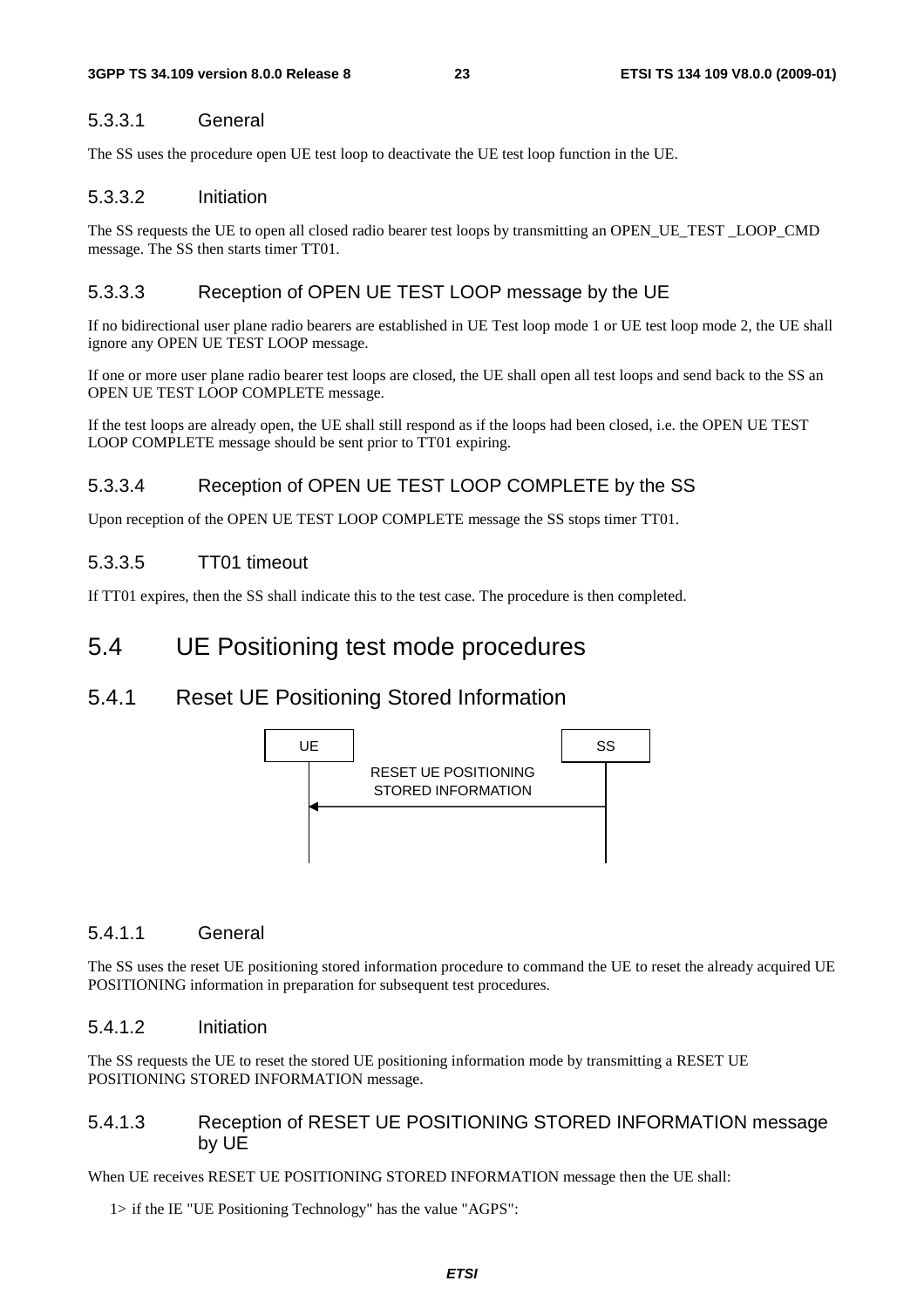2> discard any stored GPS reference time, reference position, and any other aiding data obtained or derived during the previous test instance (e.g. expected ranges and Doppler).

```
1> otherwise:
```
2> ignore the message.

### 5.5 UE RLC SDU counter reporting procedure



**Figure 5.5.1: UE RLC SDU counter reporting procedure** 

### 5.5.1 UE TEST LOOP MODE 3 RLC SDU COUNTER REQUEST and UE TEST LOOP MODE 3 RLC SDU COUNTER RESPONSE

#### 5.5.1.1 General

The SS may transmit a UE TEST LOOP MODE 3 RLC SDU COUNTER REQUEST message at any time when UE test loop mode 3 is active.

#### 5.5.1.2 Initiation

The SS requests the UE to report its current RLC SDU counter value by sending the message UE TEST LOOP MODE 3 RLC SDU COUNTER REQUEST to the UE. The SS then starts timer TT01.

#### 5.5.1.3 Reception of UE TEST LOOP MODE 3 RLC SDU COUNTER REQUEST by the UE

If UE test loop mode 3 is not active, the UE shall ignore the UE TEST LOOP MODE 3 RLC SDU COUNTER REQUEST message.

If UE test loop mode 3 is active, the UE shall respond by transmitting a UE TEST LOOP MODE 3 RLC SDU COUNTER RESPONSE message, containing the current RLC SDU counter value.

#### 5.5.1.4 Reception of UE TEST LOOP MODE 3 RLC SDU COUNTER RESPONSE by the SS

Upon reception of the UE TEST LOOP MODE 3 RLC SDU COUNTER RESPONSE message the SS stops timer TT01.

#### 5.5.1.5 TT01 timeout

If TT01 expires, then the SS shall indicate this to the test case. The procedure is then completed.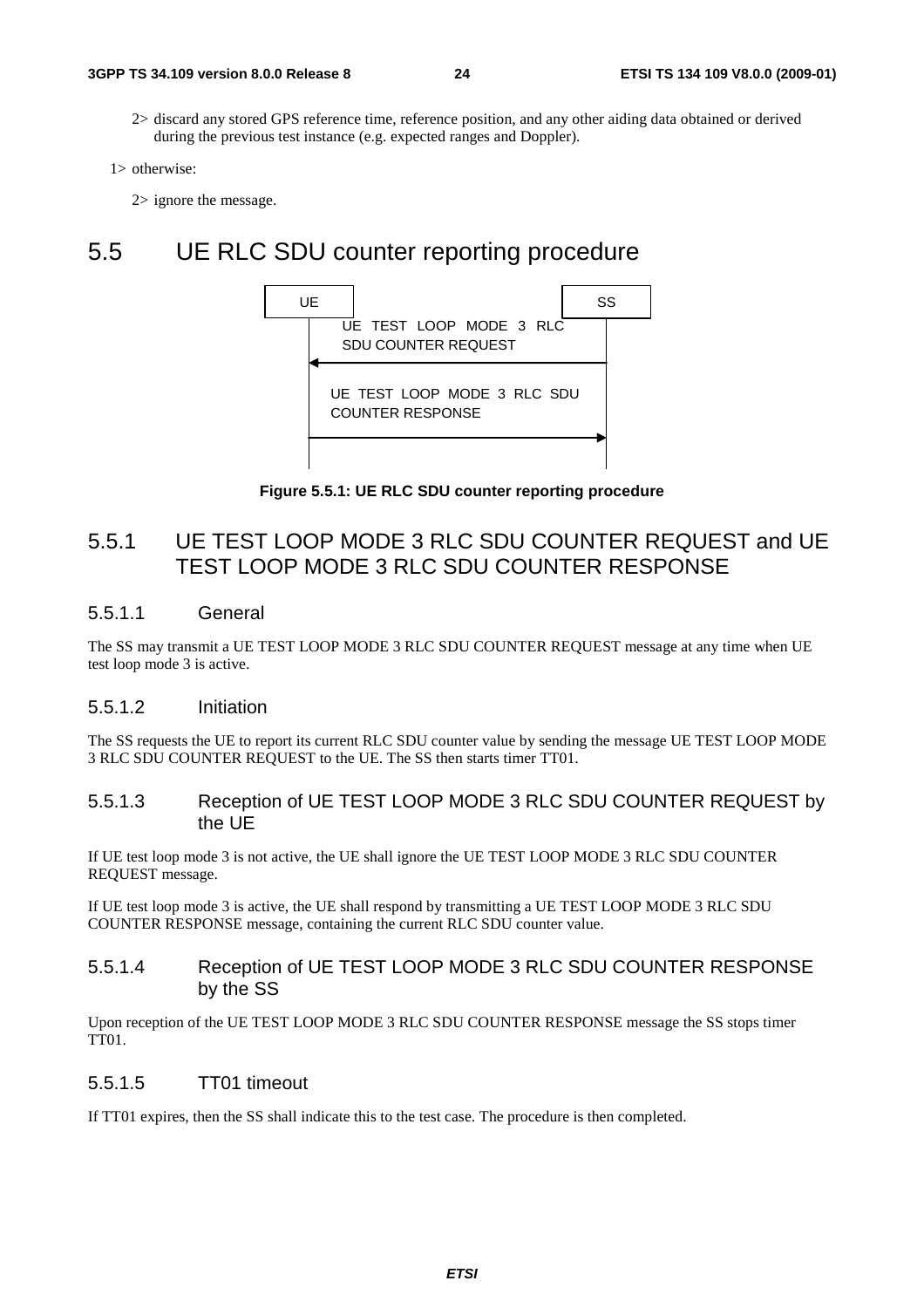# 6 Message definitions and contents

In this clause, only TC protocol messages are described. TC control messages are intended to be sent using the RRC downlink and uplink direct transfer procedures, see TS 25.331 [5], subclause 8.1.9 and subclause 8.1.10.

- NOTE 1: A message received with skip indicator different from 0 will be ignored.
- NOTE 2: For general definition of Layer 3 message format see TS 24.007 [1], clause 11.
- NOTE 3: GSM and 3G test messages uses the same protocol discriminator value ("1111"). Following message type value series are reserved for GSM testing commands as specified by TS 44.014 [13]: 0000xxxx, 0001xxxx and 0010xxxx where x represent 0 or 1. For 3G test commands the message type value series 0100xxxx is reserved.

### 6.1 Timer values

TT01:

- for testing the reception of MBMS services operating in MBSFN mode: [15] seconds.
- otherwise: 2.5 seconds.
- NOTE: For testing the reception of MBMS services operating in MBSFN mode a longer time is specified for TT01 as the response to the CLOSE UE TEST LOOP message by the UE may involve waiting for cluster selection and/or MTCH establishment on the MBSFN carrier.

### 6.2 CLOSE UE TEST LOOP

This message is only sent in the direction SS to UE.

| <b>Information Element</b>   | <b>Reference</b>                       | <b>Presence</b> | <b>Format</b> | Length        |
|------------------------------|----------------------------------------|-----------------|---------------|---------------|
| Protocol discriminator       | TS 24.007 [1],<br>subclause 11.2.3.1.1 | ιM              |               | $\frac{1}{2}$ |
| Skip indicator               | TS 24.007 [1],<br>subclause 11.2.3.1.2 | ιM              |               | $\frac{1}{2}$ |
| Message type                 |                                        | M               |               |               |
| IUE test loop mode           |                                        | ΙM              |               |               |
| UE test loop mode 1 LB setup |                                        |                 |               | $1 - 16$      |
| UE test loop mode 3 setup    |                                        |                 |               |               |

where message type is:



where UE test loop mode is:



X2=0 and X1=0 then UE test loop mode 1 loop back scheme according to 5.3.2.6 shall be performed by the UE (loopback of RLC SDUs or PDCP SDUs).

X2=0 and X1=1 then UE test loop mode 2 loop back scheme according to 5.3.2.7 shall be performed by the UE (loopback of transport block data and CRC bits).

X2=1 and X1=0 then the UE test loop mode 3 RLC SDUcounting scheme according to section 5.3.2.8a shall be performed by the UE (counting of received RLC SDUs).

For backward compatibility reason, the bit 3 of octet 1 shall not be used and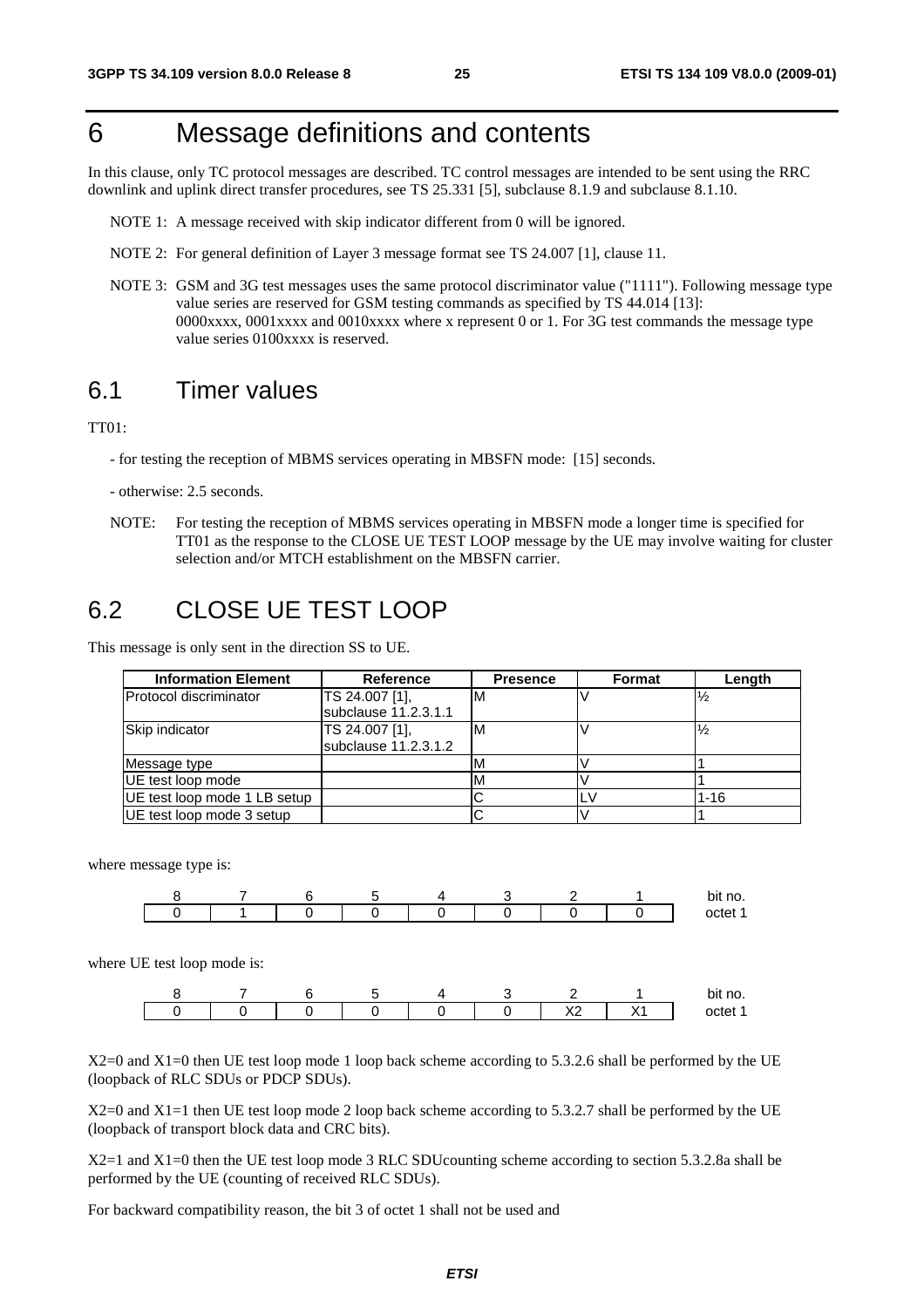#### **3GPP TS 34.109 version 8.0.0 Release 8 26 ETSI TS 134 109 V8.0.0 (2009-01)**

shall always be set to zero.

where UE test loop mode 1 LB setup is:



N is the number of LB entities in the LB setup list and is less than or equal to 5.

where LB setup list is:



where LB Setup RB IE#k is:

|     |          |              |                           |                                |         |   |    | bit no. |
|-----|----------|--------------|---------------------------|--------------------------------|---------|---|----|---------|
| Z15 | 74<br>Δ  | 74 2<br>ں اے | 740                       | 744<br><u>.</u>                | u<br>∼  | ت |    | octet 1 |
| _ _ | Z6       | --<br>້      | -<br>$\overline{ }$<br>∸− | $\overline{\phantom{a}}$<br>ںے | →<br>▃▃ |   | ∠∪ | octet 2 |
|     | Reserved |              | Q4                        | ∩ว<br>ں ی                      | n.<br>w | w | QÙ | octet 3 |

Z15..Z0 = Uplink RLC SDU size in bits 0.. 65535 (binary coded, Z15 is most significant bit and Z0 least significant bit). Support of Uplink RLC SDU sizes bigger than 12160 bits is optional for the UE, see Note 1.

 $Q4.00 = RB$  identity number, 5..32 (binary coded,  $Q4$  is most significant bit and  $Q0$  least significant bit), where RB identity identifies the radio bearer, see [5] TS 25.331. The range is limited to 5..32 due to RB0 to RB4 are reserved for signalling radio bearers.

NOTE: The parameter UL RLC SDU size is only applicable for UE test loop mode 1 and for radio bearers not using the PDCP protocol layer, see subclause 5.3.2.6.2. The UE capability for support of UL RLC SDU sizes bigger than 12160 bits is stated by the UE manufacturer as an Implementation Conformations Statement (ICS) as defined in TS 34.123-2 [17], subclause A.4.3.1 table A.13. The UE Total RLC AM buffer size according to the UE Radio Access Capabilities defined in TS 25.306 [18] shall not be exceeded.

And where UE test loop mode 3 setup is: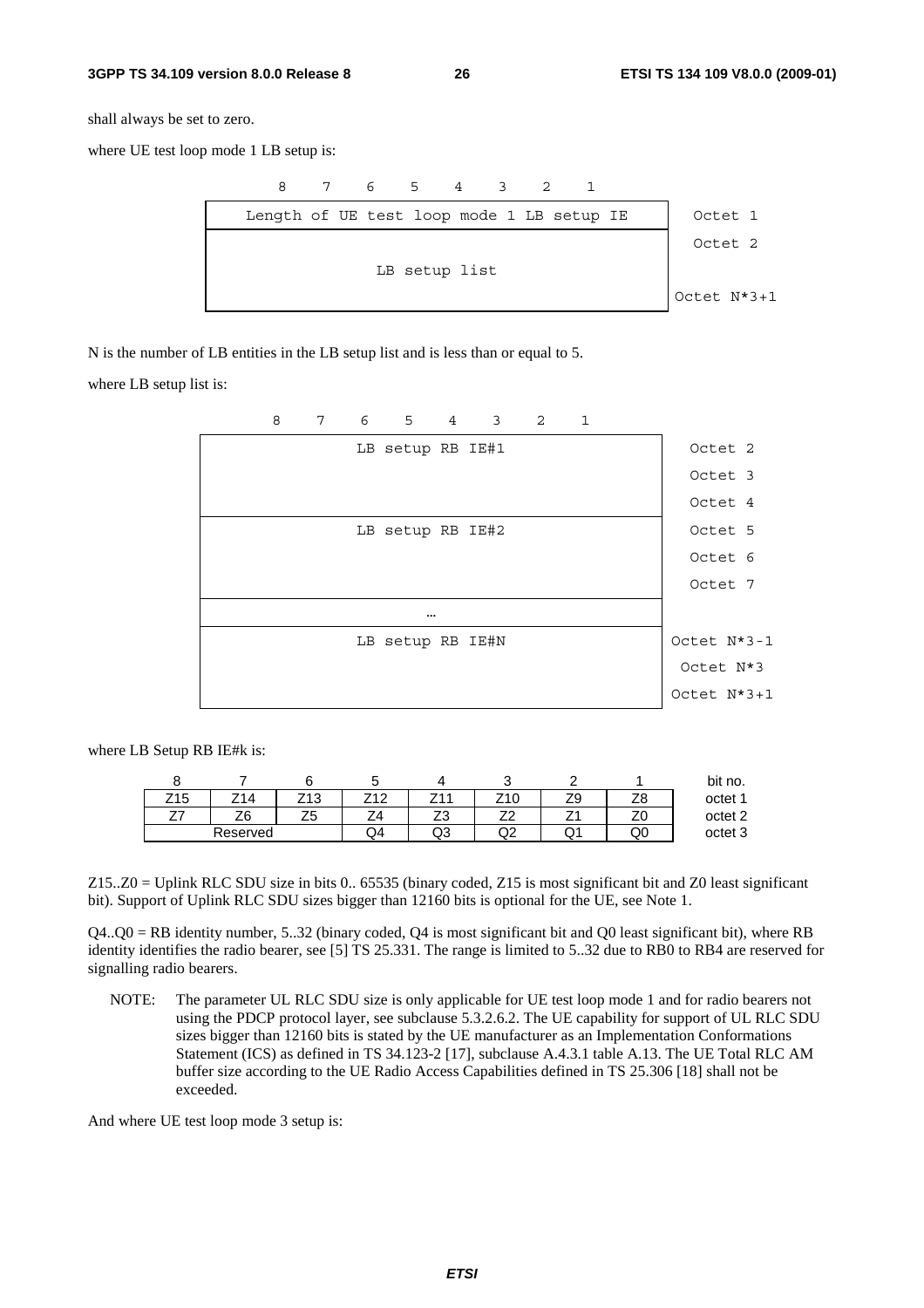

Where



Q5..Q0 = MBMS short transmission identity number -1, 0..63 (binary coded, Q5 is most significant bit and Q0 least significant bit), where MBMS short transmission identity number identifies the MBMS Transmission identity (= MBMS service identity + MBMS session id) associated with the MTCH under test, see [5] TS 25.331. Test loop mode 3 operation is only defined for MTCH.

### 6.3 CLOSE UE TEST LOOP COMPLETE

This message is only sent in the direction UE to SS.

| <b>Information Element</b>    | Reference            | <b>Presence</b> | Format | Lenath |
|-------------------------------|----------------------|-----------------|--------|--------|
| <b>Protocol discriminator</b> | TS 24.007 [1].       | ιM              |        | 1/2    |
|                               | subclause 11.2.3.1.1 |                 |        |        |
| <b>Skip indicator</b>         | TS 24.007 [1],       | M               |        | 1/2    |
|                               | subclause 11.2.3.1.2 |                 |        |        |
| Message type                  |                      | M               |        |        |

where message type is:



### 6.4 OPEN UE TEST LOOP

This message is only sent in the direction SS to UE

| <b>Information Element</b>     | Reference                              | <b>Presence</b> | Format | Length |
|--------------------------------|----------------------------------------|-----------------|--------|--------|
| <b>IProtocol discriminator</b> | TS 24.007 [1].<br>subclause 11.2.3.1.1 | M               |        |        |
| Skip indicator                 | TS 24.007 [1],<br>subclause 11.2.3.1.2 | M               |        |        |
| Message type                   |                                        |                 |        |        |

where message type is:

|  |  |  |  | Bit no. |
|--|--|--|--|---------|
|  |  |  |  |         |

### 6.5 OPEN UE TEST LOOP COMPLETE

This message is only sent in the direction UE to SS.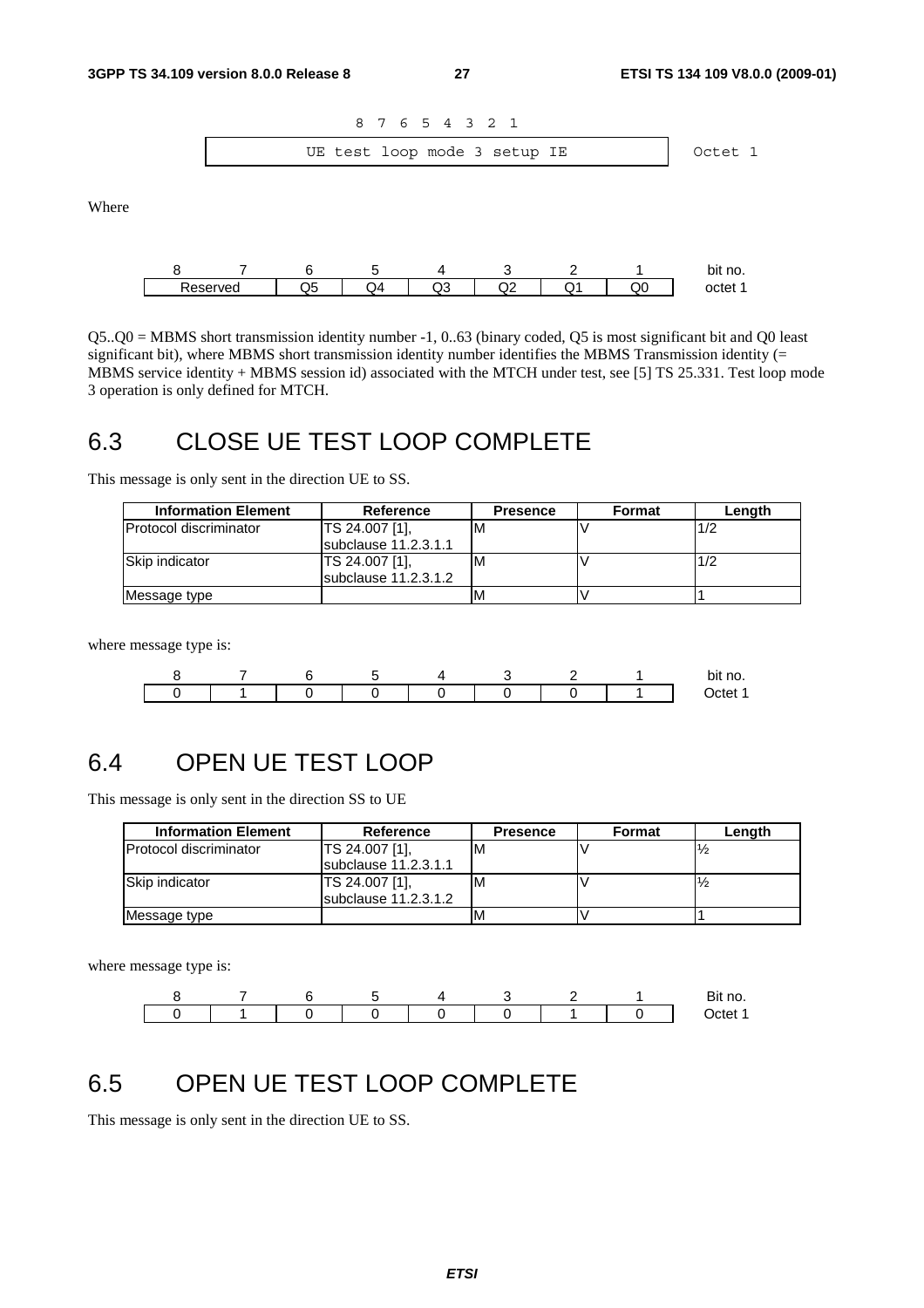| <b>Information Element</b> | Reference              | <b>Presence</b> | Format | Length |
|----------------------------|------------------------|-----------------|--------|--------|
| IProtocol discriminator    | TS 24.007 [1].         |                 |        | 1/2    |
|                            | subclause 11.2.3.1.1   |                 |        |        |
| Skip indicator             | TS 24.007 [1],         | м               |        | 1/2    |
|                            | subclause $11.2.3.1.2$ |                 |        |        |
| Message type               |                        | M               |        |        |

where message type is:



# 6.6 ACTIVATE RB TEST MODE

This message is only sent in the direction SS to UE.

| <b>Information Element</b>     | Reference                              | <b>Presence</b> | Format | Length |
|--------------------------------|----------------------------------------|-----------------|--------|--------|
| <b>IProtocol discriminator</b> | TS 24.007 [1].<br>subclause 11.2.3.1.1 | ιM              |        |        |
| Skip indicator                 | TS 24.007 [1].<br>subclause 11.2.3.1.2 | ιM              |        |        |
| Message type                   |                                        | IV              |        |        |

where message type is:



## 6.7 ACTIVATE RB TEST MODE COMPLETE

This message is only sent in the direction UE to SS.

| <b>Information Element</b>    | Reference              | <b>Presence</b> | Format | Length |
|-------------------------------|------------------------|-----------------|--------|--------|
| <b>Protocol discriminator</b> | TS 24.007 [1],         | ιM              |        |        |
|                               | subclause 11.2.3.1.1   |                 |        |        |
| Skip indicator                | TS 24.007 [1].         | ιM              |        |        |
|                               | subclause $11.2.3.1.2$ |                 |        |        |
| Message type                  |                        | ΙM              |        |        |

where message type is:



### 6.8 DEACTIVATE RB TEST MODE

This message is only sent in the direction SS to UE.

| <b>Information Element</b>     | Reference            | <b>Presence</b> | Format | Length |
|--------------------------------|----------------------|-----------------|--------|--------|
| <b>IProtocol discriminator</b> | TS 24.007 [1],       | ΙM              |        |        |
|                                | subclause 11.2.3.1.1 |                 |        |        |
| Skip indicator                 | TS 24.007 [1],       | ΙM              |        |        |
|                                | subclause 11.2.3.1.2 |                 |        |        |
| Message type                   |                      |                 |        |        |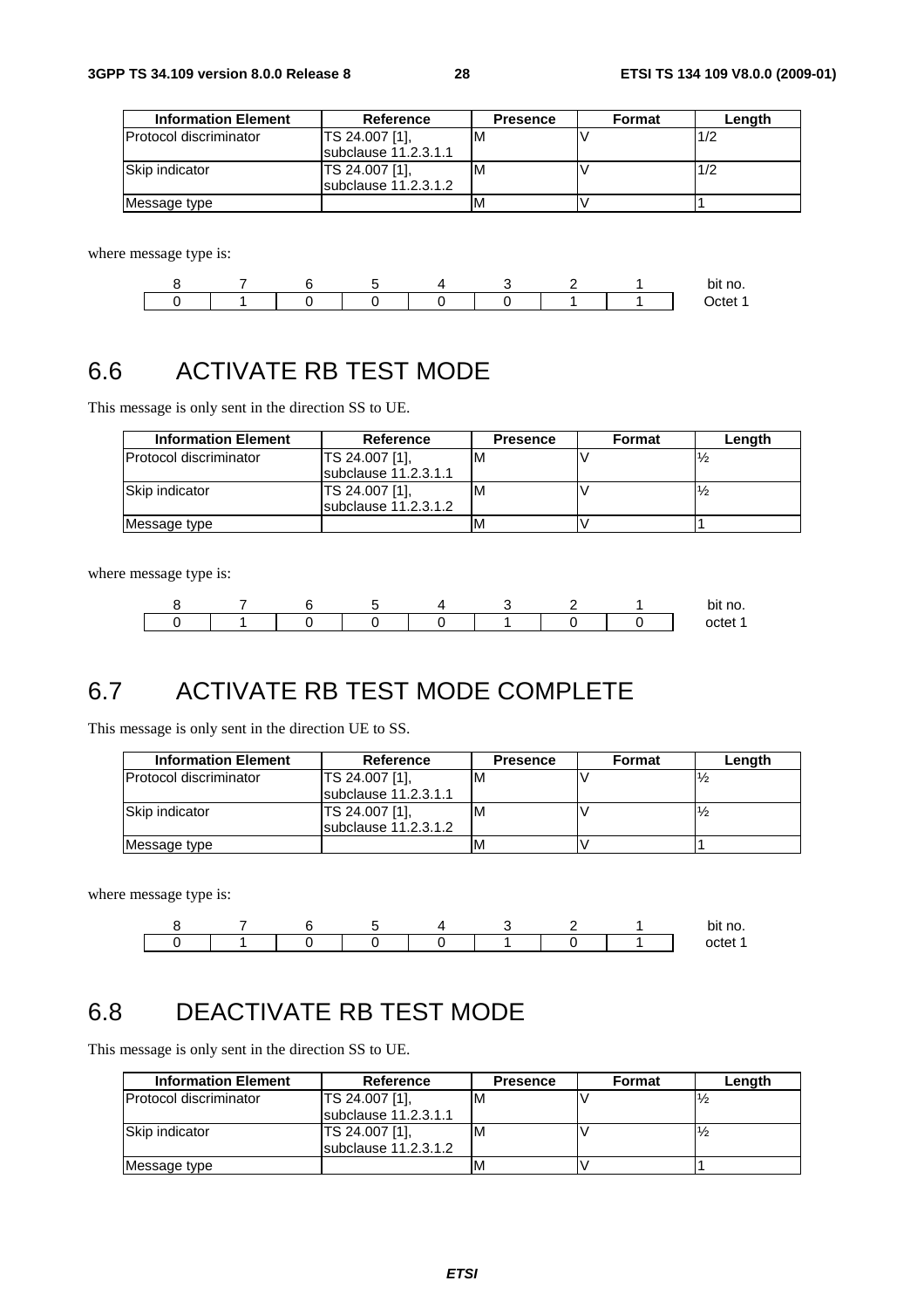where message type is:



### 6.9 DEACTIVATE RB TEST MODE COMPLETE

This message is only sent in the direction UE to SS.

| <b>Information Element</b>    | Reference                    | <b>Presence</b> | Format | Lenath |
|-------------------------------|------------------------------|-----------------|--------|--------|
| <b>Protocol discriminator</b> | TS 24.007 [1].               |                 |        |        |
|                               | subclause 11.2.3.1.1         |                 |        |        |
| Skip indicator                | TS 24.007 [1],               | ΙM              |        |        |
|                               | <b>Isubclause 11.2.3.1.2</b> |                 |        |        |
| Message type                  |                              |                 |        |        |

where message type is:

|  |  |  |  | bit no.  |
|--|--|--|--|----------|
|  |  |  |  | net<br>m |

# 6.10 RESET UE POSITIONING STORED INFORMATION

This message is only sent in the direction SS to UE.

| <b>Information Element</b>       | Reference                              | <b>Presence</b> | Format | Length |
|----------------------------------|----------------------------------------|-----------------|--------|--------|
| <b>Protocol discriminator</b>    | TS 24.007 [1],<br>subclause 11.2.3.1.1 | ιM              |        |        |
| Skip indicator                   | TS 24.007 [1],<br>subclause 11.2.3.1.2 | ιM              |        |        |
| Message type                     |                                        | M               |        |        |
| <b>UE Positioning Technology</b> |                                        | M               |        |        |

where message type is:

|  |  |  |  | bit no. |
|--|--|--|--|---------|
|  |  |  |  | റ്റ     |

where UE positioning technology is a single octet IE:

|  |    |             |             |  | bit no. |
|--|----|-------------|-------------|--|---------|
|  | JE | positioning | l echnoloav |  | ncte    |

UE Positioning Technology value

Bits **8 7 6 5 4 3 2 1** 0 0 0 0 0 0 0 0 AGPS

All other cause values are reserved for future use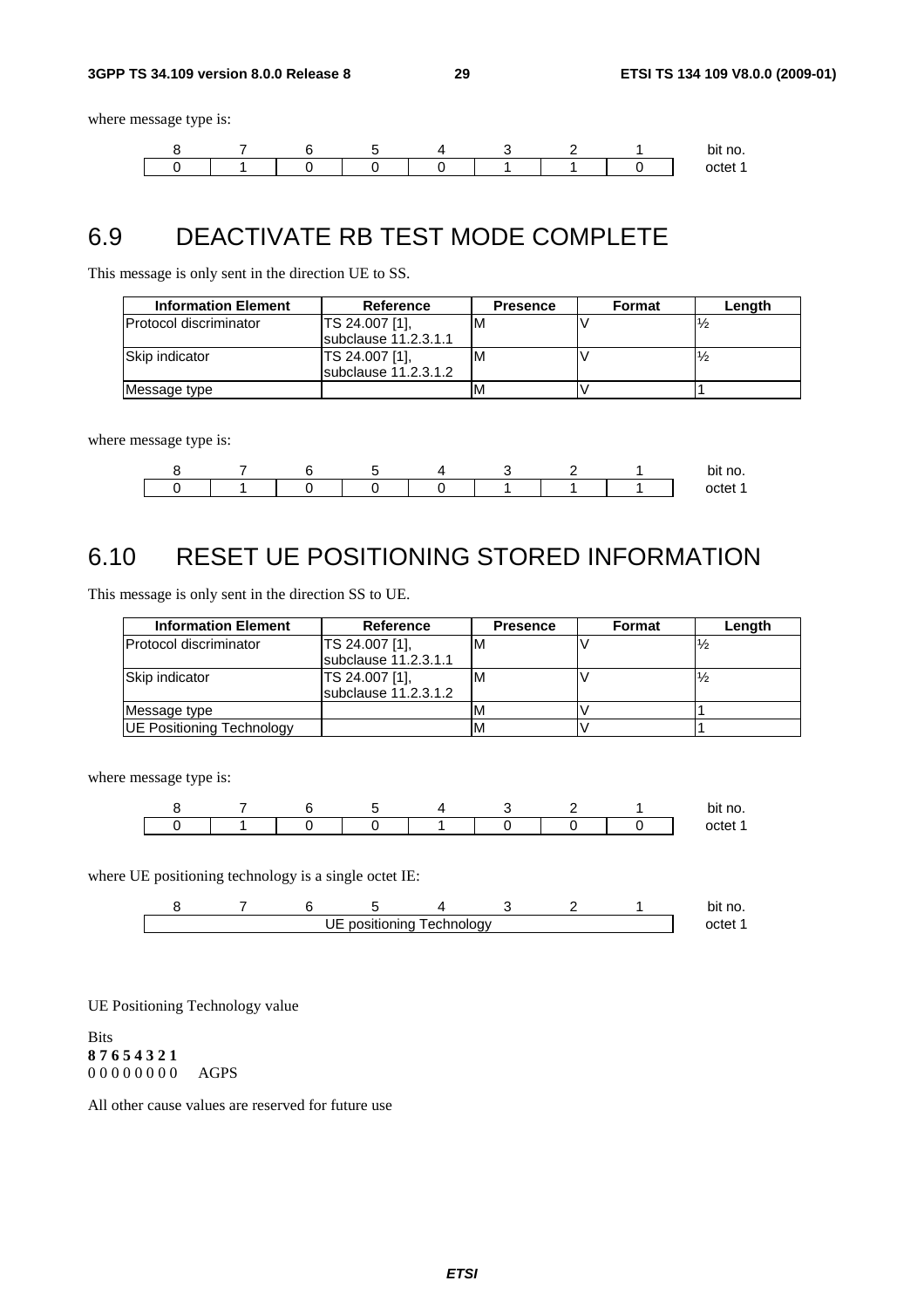# 6.11 UE TEST LOOP MODE 3 RLC SDU COUNTER REQUEST

This message is only sent in the direction SS to UE.

| <b>Information Element</b>    | <b>Reference</b>     | <b>Presence</b> | Format | Length |
|-------------------------------|----------------------|-----------------|--------|--------|
| <b>Protocol discriminator</b> | TS 24.007 [1],       | ΙM              |        |        |
|                               | subclause 11.2.3.1.1 |                 |        |        |
| Skip indicator                | TS 24.007 [1].       | M               |        |        |
|                               | subclause 11.2.3.1.2 |                 |        |        |
| Message type                  |                      | 'M              |        |        |

where message type is:

|  |  |  |  | ^^<br>ιv.<br>້ |
|--|--|--|--|----------------|
|  |  |  |  |                |

### 6.12 UE TEST LOOP MODE 3 RLC SDU COUNTER RESPONSE

This message is only sent in the direction UE to SS.

| <b>Information Element</b>    | Reference                              | <b>Presence</b> | Format | Length |
|-------------------------------|----------------------------------------|-----------------|--------|--------|
| <b>Protocol discriminator</b> | TS 24.007 [1].<br>subclause 11.2.3.1.1 | ιM              |        |        |
| Skip indicator                | TS 24.007 [1].<br>subclause 11.2.3.1.2 | ΙM              |        |        |
| Message type                  |                                        |                 |        |        |
| <b>IRLC SDU Counter Value</b> |                                        | M               |        |        |

where message type is:

|  |  |  |  | bit no.        |
|--|--|--|--|----------------|
|  |  |  |  | $\Omega$<br>гΩ |

And where

RLC SDU Counter Value is

| octet 1 | C <sub>24</sub> | C <sub>25</sub> | C26        | <b>CO7</b><br>، ےب | C28        | C29               | C30 | C31 |
|---------|-----------------|-----------------|------------|--------------------|------------|-------------------|-----|-----|
| octet 2 | C16             | $\sim$ 17       | C18<br>ັບເ | C19                | C20        | C21               | C22 | C23 |
| octet 3 | C8              | C9              | C10        | <b>CAA</b><br>◡╷   | <b>C10</b> | <b>C12</b><br>ں ر | C14 | C15 |
| octet 4 | CО              | ົ<br>◡          | ⌒∩<br>◡∠   | ∼<br>w             | ົ<br>-4    | C5                | C6  | C7  |

C31..C0 = UE received RLC SDU counter value 0.. 4294967295 (binary coded, C31 is most significant bit and C0 least significant bit).

# 7 Electrical Man Machine Interface (EMMI)

The EMMI is used for automation of conformance testing. The commands used on the EMMI by the System Simulator, shall be limited to the AT commands specified in TS 27.005 [15], TS 27.007 [16] and TS 27.060 [17]. The EMMI and its use for automation of signalling testing are illustrated in figure 7.1 as an example.

At the System Simulator side, a logical EMMI using AT commands shall interface with the TTCN test cases. A physical EMMI interface may be a standard RS232 interface towards the UE. Other interfaces shall not be precluded.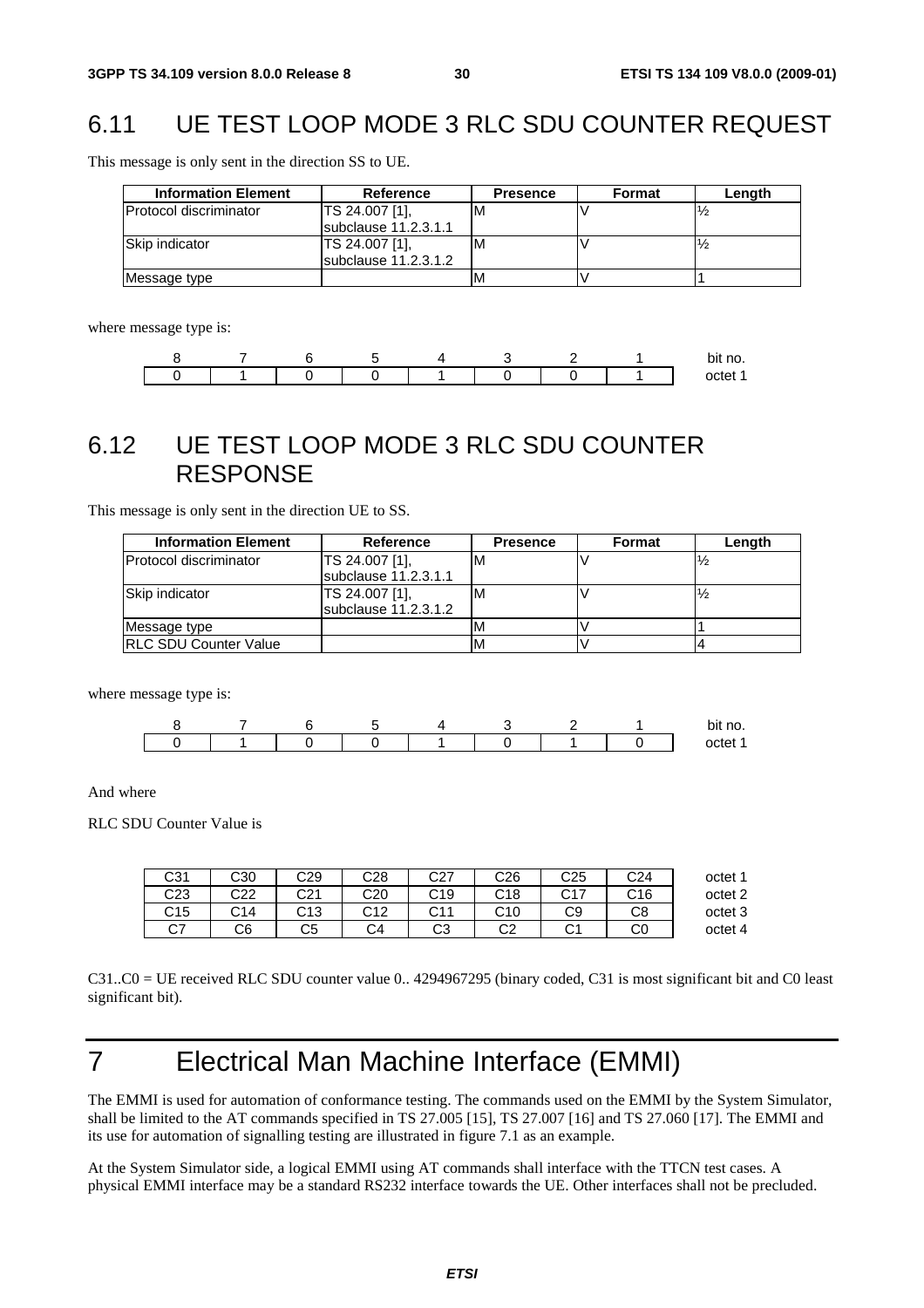At the UE side the physical interface may be of various types, and an adapter may be provided by the UE manufacturer for converting the AT commands between the System Simulator interface into the UE manufacturer specific interface and format.

The use of EMMI is optional for the UE.



**Figure 7.1: An example of EMMI and its use for automation of signalling testing** 

# 8 UICC/ME test interface

### 8.1 General description

A special interface is required in order to perform the tests of the UICC/ME interface.

### 8.2 Formal aspects

It shall be possible to connect the UICC/USIM simulator to the ME. If an adapter is to be used, the manufacturer of the ME shall provide it.

When using the UICC/USIM simulator, the ME does not necessarily conform to all RF requirements.

When the UICC/USIM simulator is connected the ME shall be able to correctly send and receive on a DTCH and associated channels under ideal radio conditions.

### 8.3 Hardware and logical aspects of the interface

The signals on this interface are specified in TS 31.101 [7].

### 8.4 Mechanical characteristics of the interface

The mechanical interface is specified in TS 31.101 [7].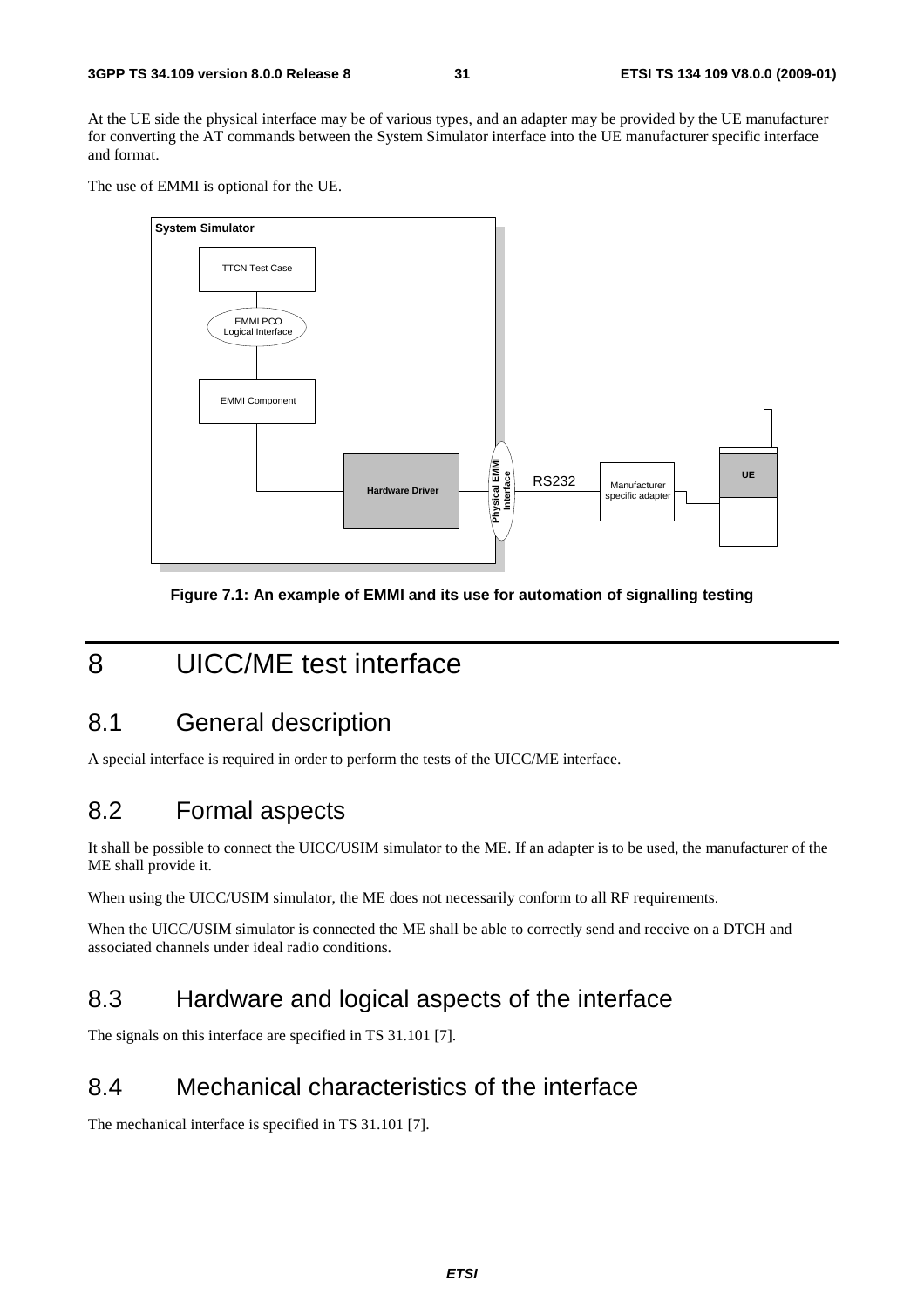# Annex A (informative): UE test loop use scenarios

### A.1 Measurement of receiver characteristics (BER) using UE test loop mode 1 and RLC TM

SS can use the UE test loop mode 1 and RLC TM for measuring BER. For UE to be able to return all data it receives form SS it is required that the DL and UL transport block size are the same. It is also required that the UL RLC SDU size parameter of the CLOSE UE TEST LOOP message is set to the same value as the DL and UL transport block size.

### A.1.1 Measurement of receiver characteristics (BER) - DL reference measurement channel (12.2 kbps)

In FDD mode, for measuring BER for the DL and UL reference measurement channel 12.2 kbps according to TS 34.121 [8], Annex C the configuration should be:

- $DL$  and UL transport block size = 244 bits (RLC TM);
- UE test loop mode 1 parameter UL RLC SDU size = 244 bits.

In TDD mode, for measuring BER for the DL and UL reference measurement channel 12.2 kbps according to TS 34.122 [9], Annex C.

## A.2 Measurement of receiver performance (BLER) using UE test loop mode 1 and RLC AM

To measure BLER UE test loop mode 1 can be used by having the DL RLC protocol operating in acknowledged mode (AM). The SS can calculate BLER from the ratio of number of UE retransmission requests and the total number of blocks sent by the SS.

In AM the UE indicates missing protocol units (=transport blocks) in the STATUS PDU message. There are different triggers for sending the STATUS PDU message. For the purpose of SS BLER measurement a timer based trigger such as receiver timer based STATUS PDU transfer can be used (see TS 25.322, subclause 9.7.2). The figure below illustrates the SS BLER measurement procedure. In the example in the figure block errors are detected by the UE of a total of N blocks. The BLER calculated by the SS is 4 / N.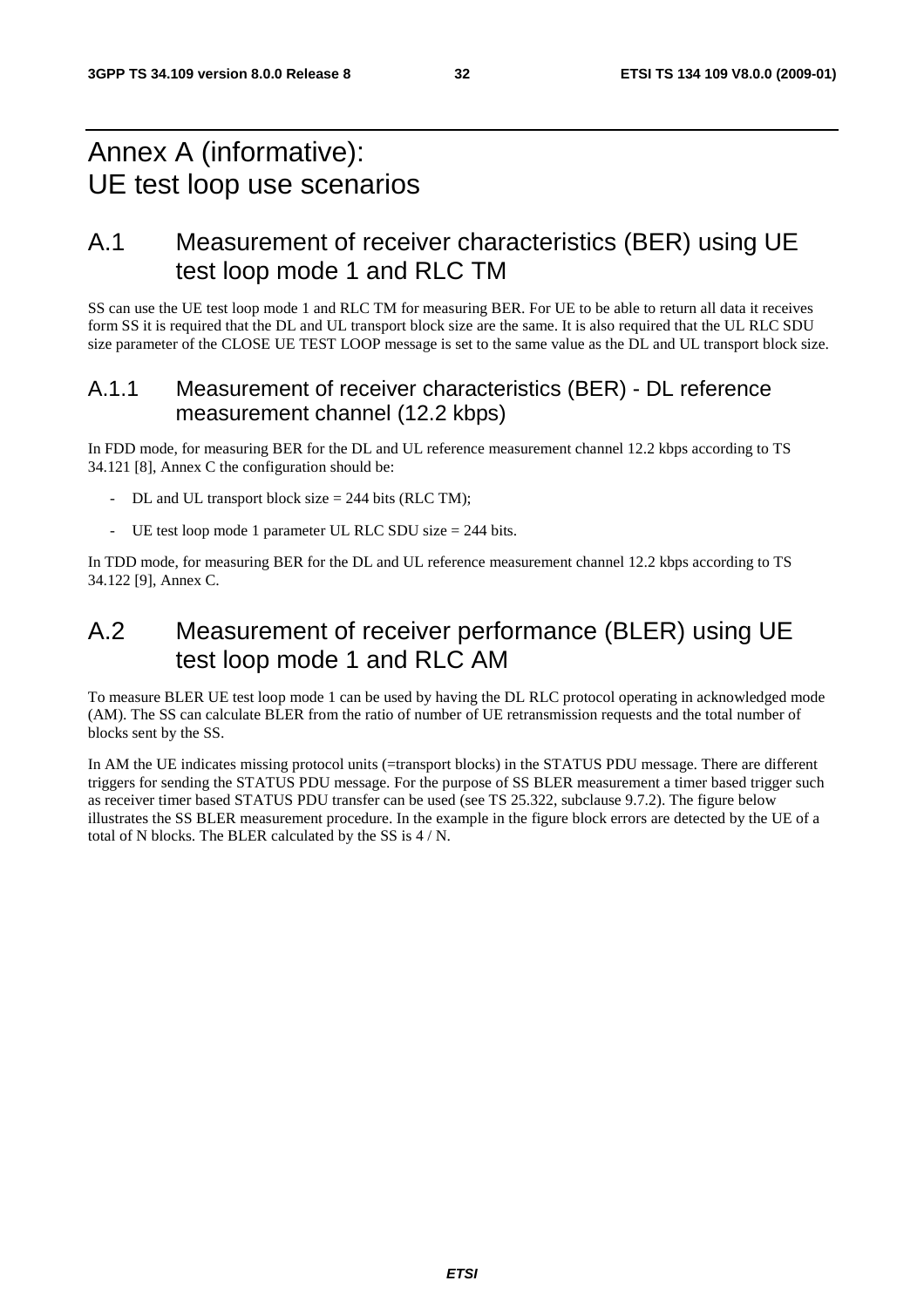

 $#Total$  = Number of sent blocks,  $#Retransmit$  = Number of UE retransmission requests

#### **Figure A.2.1: Measuring BLER using UE test loop mode 1 and DL RLC AM**

### A.2.1 Measurement of receiver performance (BLER) - DL reference measurement channel (64,144,384 kbps)

By having downlink transport block size set to size of user data part according to the 64, 144 or 384 kbps reference measurement channels and using RLC acknowledge mode the UE test loop mode 1 can be used to measure BLER.

### A.3 Measurement of receiver performance (BLER) using UE test loop mode 2

In addition to the method described in A.2 UE test loop mode 2 can be used to measure BLER if the UL transport block size is bigger or equal to the sum of DL transport block size and number of DL CRC bits.

The SS can calculate BLER by checking returned data and CRC and count number of block errors and the total number of sent blocks.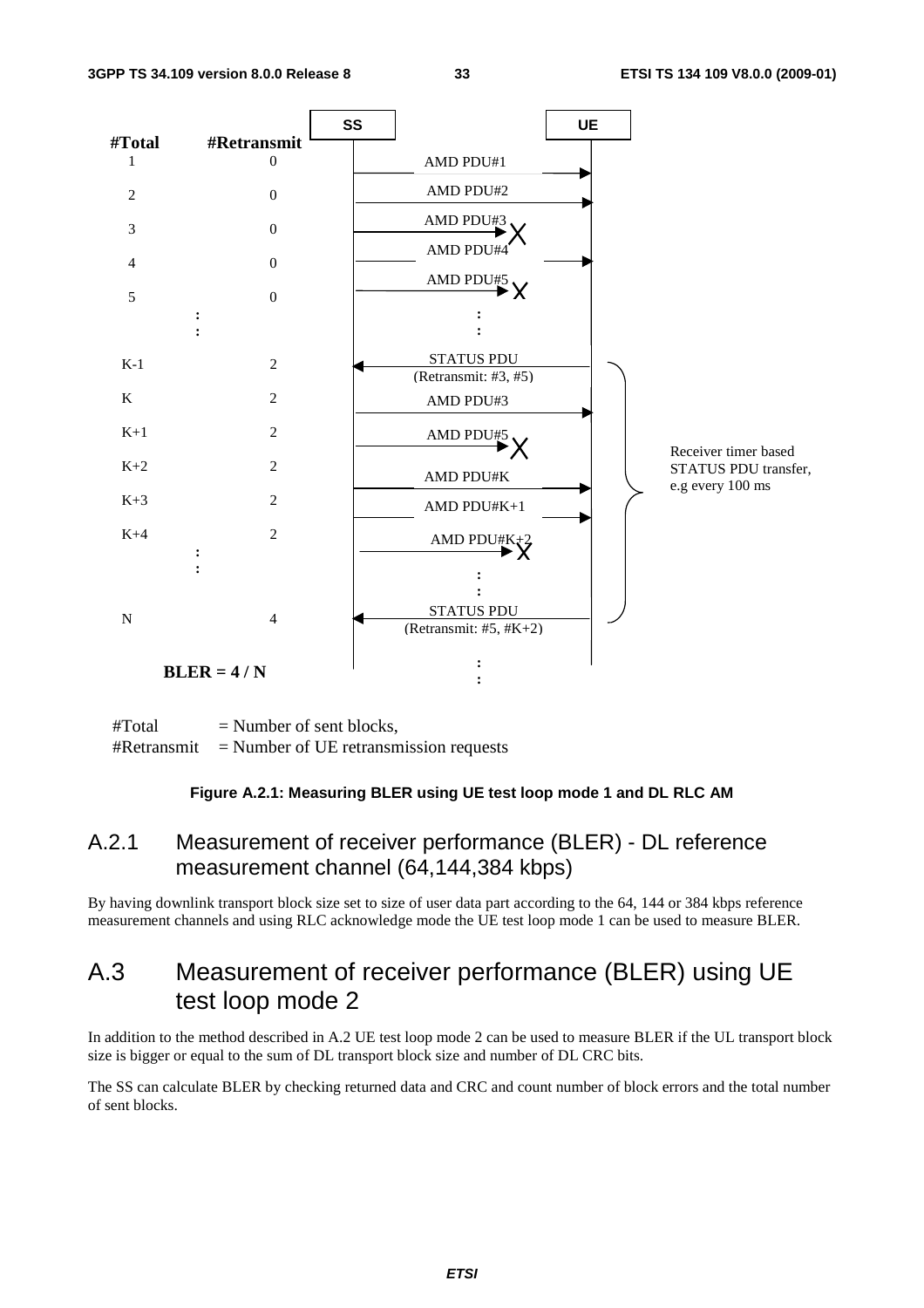### A.3.1 Measurement of receiver performance (BLER) - DL reference measurement channel (12.2 kbps)

TS 34.121 [8], subclauses C.2.1 and C.3.1 defines the DL and UL reference measurement channel 12.2 kbps for FDD mode.

TS 34.122 [9], subclauses C.2.1 and C.3.1 defines the DL and UL reference measurement channel 12.2 kbps for TDD mode.

To be able to measure BLER using UE test loop mode 2 the SS needs to configure the uplink transport block size to 260 bits to fit downlink transport block size (244 bits) and downlink CRC bits (16 bits), see figure A.3.1.



**Figure A.3.1: UE test loop mode 2 operation for the 12.2 kbps BLER measurement case** 

### A.3.2 Measurement of receiver performance (BLER) - DL reference measurement channel (64,144 and 384 kbps)

TS 34.121 [8], subclause C.2 defines the DL and UL reference measurement channel for 64, 144 and 384 kbps for FDD mode.

TS 34.122 [9], subclause C.2 defines the DL reference measurement channel for 64, 144 and 384 kbps for TDD mode.

If a UE supports downlink reference measurement channels for 64,144 or 384 kbps and also the correspondent uplink reference measurement channel then it is possible to use UE test loop mode 2 for measuring BLER for these reference measurement channels.

### A.4 Measurement of transmitter characteristics

The SS sets up the radio bearer for DL and UL reference measurement channels 12.2 kbps using the generic setup procedure.

See TS 34.108 [10], clause 7 for specification of the generic setup procedure.

See TS 34.121 [8], subclauses C.2.1 and C.3.1 for definition of the DL and UL reference measurement channel 12.2 kbps for FDD mode.

See TS 34.122 [9], subclauses C.2.1 and C.2.2 for definition of the DL and UL reference measurement channel 12.2 kbps for TDD mode.

The SS orders the UE to close its UE test loop by transmitting a CLOSE UE TEST LOOP CMD message.

When the SS receives the CLOSE UE TEST LOOP COMPLETE message from the UE the SS starts transmission of data to the UE.

Perform the transmitter test.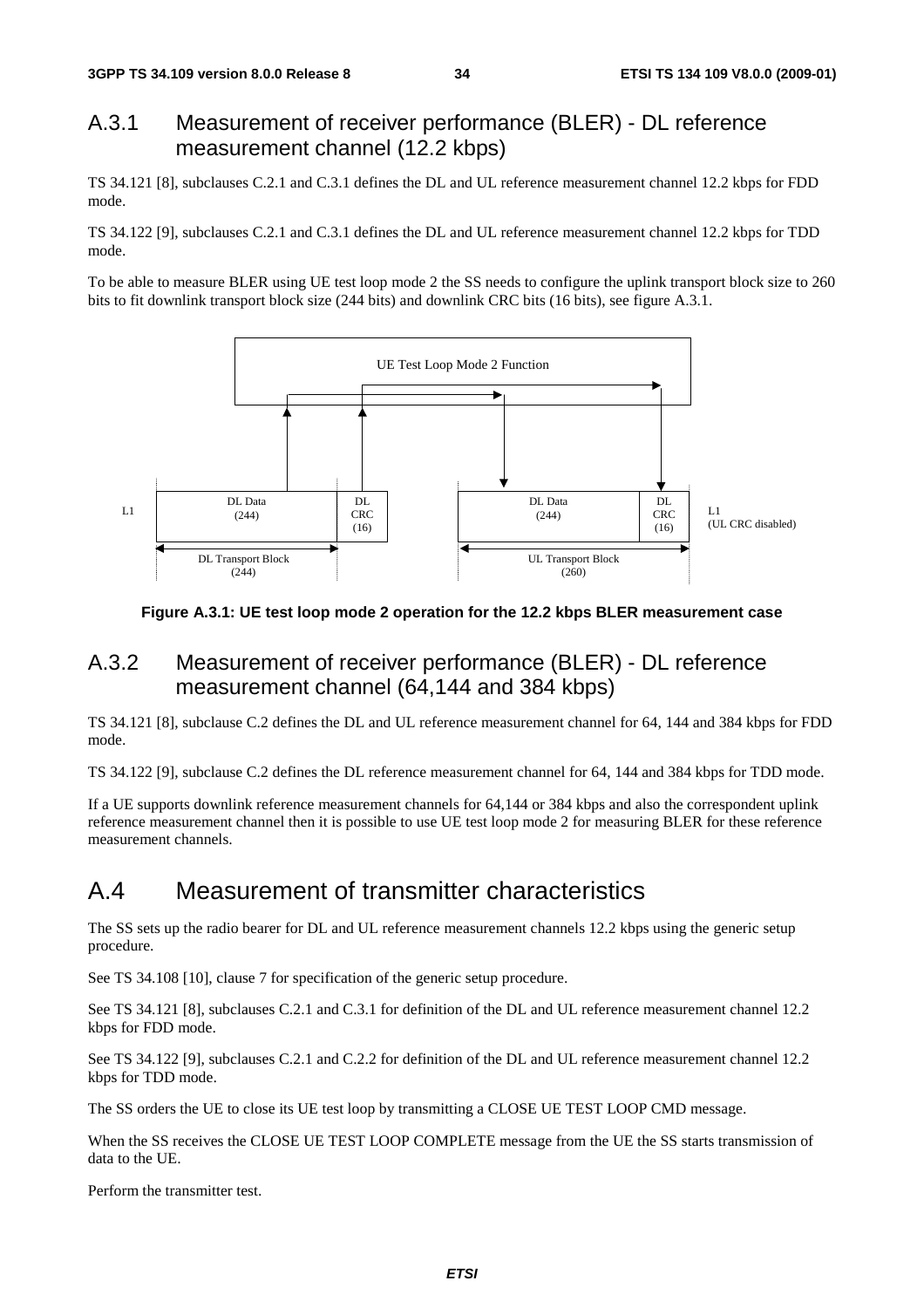The SS sends the OPEN UE TEST LOOP message to the UE to open the UE test loop.

### A.5 Measurement of transmitter DTX characteristics

The SS requests the UE to enable DTX and sets up the radio bearer for DL and UL reference measurement channels 12.2 kbps using the generic setup procedure.

See TS 34.108 [10], clause 7 for specification of the generic setup procedure.

See TS 34.121 [8], subclauses C.2.1 and C.3.1 for definition of the DL and UL reference measurement channel 12.2 kbps for FDD mode.

See TS 34.122 [9], subclauses C.2.1 and C.2.2 for definition of the DL and UL reference measurement channel 12.2 kbps for TDD mode.

The SS orders the UE to close its UE test loop using UE test mode 1 by transmitting a CLOSE UE TEST LOOP message.

The UE confirms that the UE test loop is closed by sending the CLOSE UE TEST LOOP COMPLETE message to the SS.

Perform the transmitter DTX testing.

The SS sends the OPEN UE TEST LOOP message to the UE to open the UE test loop.

### A.6 Using UE test loop mode 2 for testing of UE Blind Transport Format Detection (FDD mode)

When a UE operates in UE test loop mode 2 then the received downlink transport block and the downlink CRC data bits shall be returned in the uplink transport block, see subclause 5.3.2.7. The UE shall select the uplink transport format with the smallest transport block size, which fits both the received downlink transport block and the downlink CRC bits. Table A.6.1 gives an example of an uplink radio bearer configuration for variable rate having three transports formats TF0, TF1 and TF2. Table A.6.2 gives some examples of UE selected uplink transport format versus size of received downlink transport block and downlink CRC bits.

The SS can use UE test loop mode 2 for testing UE blind transport format detection by taken the possible downlink transport formats into consideration when configuring the uplink transport formats. I.e. for every downlink transport format there should be an uplink transport format for which the transport block size is equal to the sum of the downlink transport block size and the number of downlink CRC bits. Thus the SS can check the TFI of the UE transmitted transport format to verify that the UE has detected the correct downlink transport format. Table A.6.3 gives an example of a configuration for testing blind transport format detection using 9 possible downlink transport formats TF0 to TF8. The right hand column shows the minimum uplink transport block sizes the SS has to set-up to be able to test the UE blind transport format detection behaviour.

| UL transport<br>format | <b>Transport block size</b> |
|------------------------|-----------------------------|
| TFN                    |                             |
| TF1                    | 55 bits                     |
| TF2                    | 111 bits                    |

#### **Table A.6.1: Uplink transport formats**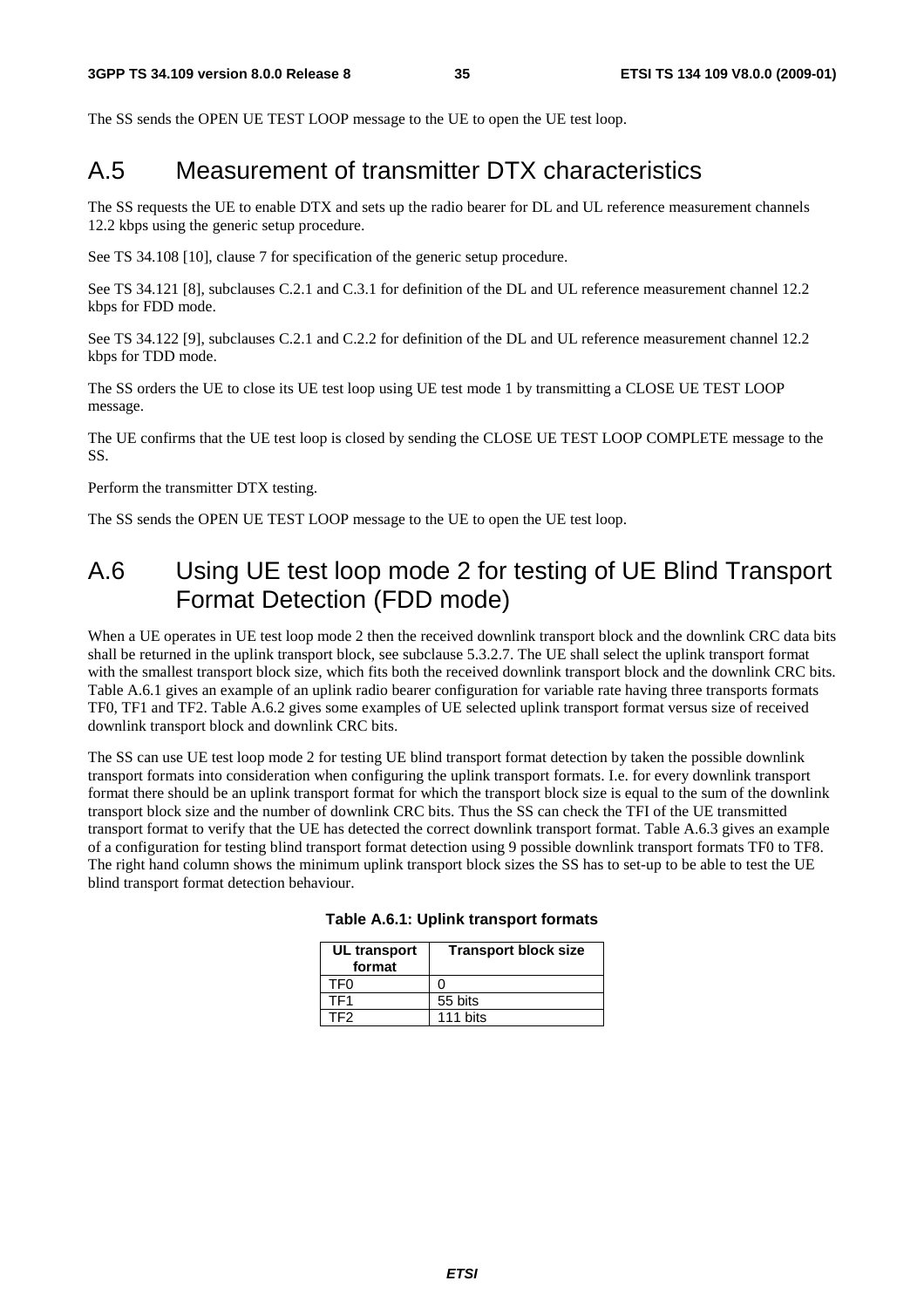| <b>DL</b> transport block | Number of DL CRC | <b>Selected UL TF</b> | <b>Comment</b>                    |
|---------------------------|------------------|-----------------------|-----------------------------------|
| size                      | <b>bits</b>      |                       |                                   |
| 39 bits                   | 16 bits          | TF <sub>1</sub>       | $39 + 16 = 55$ i.e. TF1 ok        |
| 40 bits                   | 16 bits          | TF <sub>2</sub>       | TF1 not possible $(40 + 16 = 56)$ |
|                           |                  |                       | > 55                              |
|                           |                  |                       | TF2 OK (56 < 111)                 |
| 95 bits                   | 16 bits          | TF <sub>2</sub>       | TF2 OK (95+16=111)                |
| 96 bits                   | 16 bits          | TF <sub>2</sub>       | $96 + 16 = 112$ is bigger than    |
|                           |                  |                       | TF2 block size but no bigger      |
|                           |                  |                       | TF available i.e. TF2 is          |
|                           |                  |                       | selected and returned DL data     |
|                           |                  |                       | and CRC is truncated (one bit     |
|                           |                  |                       | of the DL CRC is not returned)    |

| Table A.6.2: Selected uplink transport format versus size  |
|------------------------------------------------------------|
| of received downlink transport block and downlink CRC bits |

#### **Table A.6.3: Example of configuration for testing behaviour of UE blind transport format detection**

|                 | <b>DL TFI of DTCH</b> | UL TFI of DTCH<br>Minimum required UL transport<br>block size if DL CRC size=12 |                       |  |
|-----------------|-----------------------|---------------------------------------------------------------------------------|-----------------------|--|
| TF <sub>0</sub> | 39 bits               | TF <sub>0</sub>                                                                 | 51 bits $(39 + 12)$   |  |
| TF <sub>1</sub> | 95 bits               | TF <sub>1</sub>                                                                 | 107 bits $(95 + 12)$  |  |
| TF <sub>2</sub> | 103 bits              | TF <sub>2</sub>                                                                 | 115 bits $(103 + 12)$ |  |
| TF <sub>3</sub> | 118 bits              | TF3                                                                             | 130 bits $(118 + 12)$ |  |
| TF4             | 134 bits              | TF4                                                                             | 146 bits (134 + 12)   |  |
| TF <sub>5</sub> | 148 bits              | TF <sub>5</sub>                                                                 | 160 bits $(148 + 12)$ |  |
| TF <sub>6</sub> | 159 bits              | TF <sub>6</sub>                                                                 | 171 bits $(159 + 12)$ |  |
| TF7             | 204 bits              | TF7                                                                             | 216 bits $(204 + 12)$ |  |
| TF <sub>8</sub> | 244 bits              | TF8                                                                             | 256 bits (244 + 12)   |  |

### A.7 Using UE test loop mode 1 for protocol testing

The parameter UL RLC SDU in CLOSE UE TEST LOOP message is used to control the behaviour of the UE test function behaviour regarding the uplink RLC SDU size.

In downlink the SS can control the downlink RLC SDU size by creating test data blocks of the size required for the test purpose.

Table A.7.1 describes the UE test function behaviour when operating in UE test loop mode 1 for different settings of DL and UL RLC SDU sizes:

| <b>UL RLC SDU size</b> | UE test loop behaviour                                                           |
|------------------------|----------------------------------------------------------------------------------|
| $= 0$                  | Nothing is returned by UE in uplink                                              |
| $=$ DL RLC SDU size    | All received data is returned by UE in uplink                                    |
| < DL RLC SDU size      | Received data is truncated by UE and sent<br>in uplink                           |
| > DL RLC SDU size      | Received data is repeated until UL RLC<br>SDU block is filled and sent in uplink |

**Table A.7.1: UE test loop behaviour for different settings of DL and UL RLC SDU sizes.** 

Examples of different configurations are shown in figures A.7.1 and A.7.2.

Figure A.7.1 illustrates a configuration for testing of RLC reassemble and segmentation. SS sends DL RLC SDU block size > DL RLC PDU block size and have configured UL RLC SDU block size = DL RLC SDU size > UL RLC PDU block size.

NOTE: For this type of configuration the UE receiver buffer limitations need to be considered when designing the test.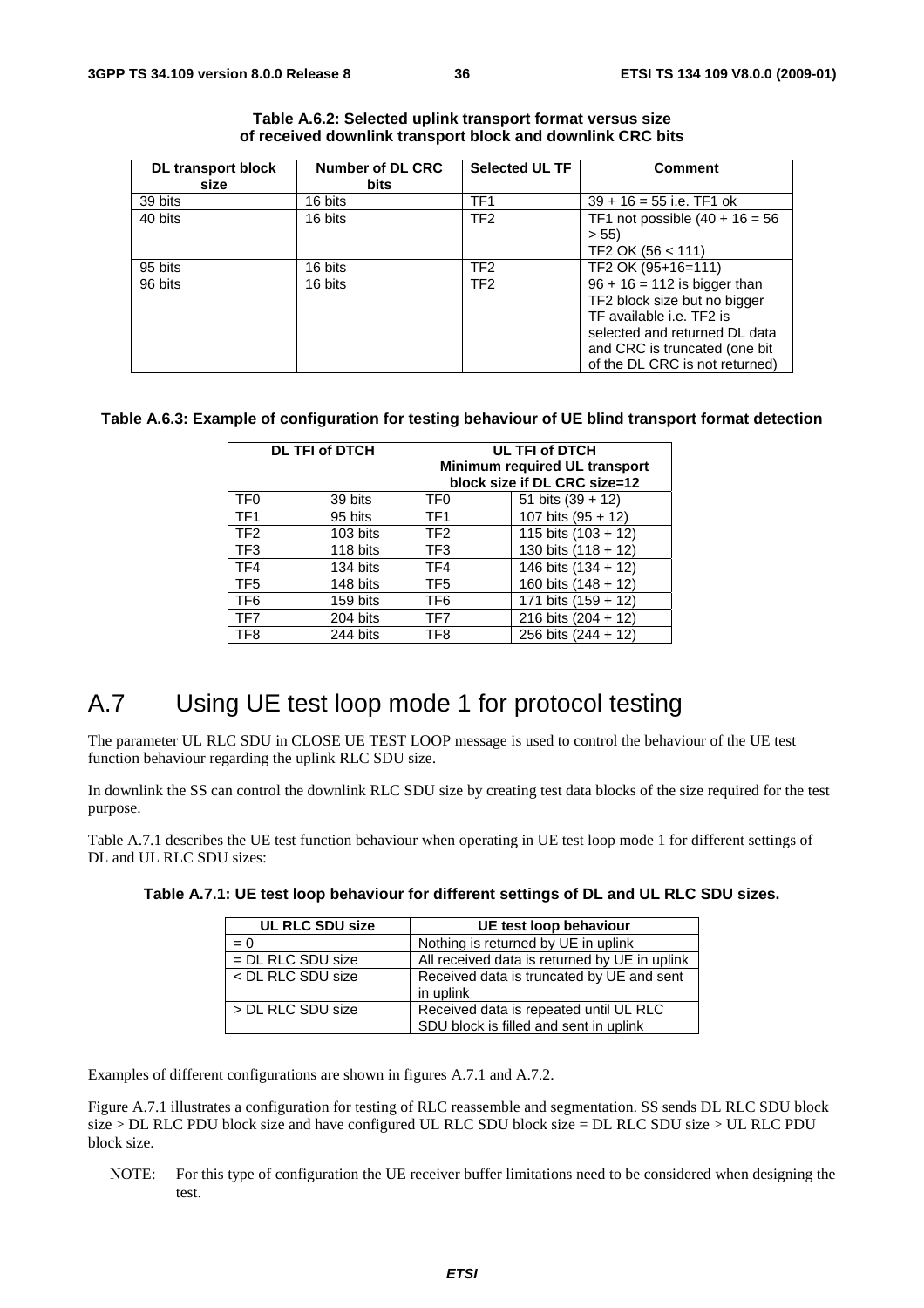Figure A.7.2 illustrates a configuration for BER measurements. SS sends DL RLC SDU block size = DL RLC PDU block size and have configured UL RLC SDU block size = UL RLC PDU block size = DL RLC PDU block size. RLC and MAC are configured for transparent mode.



**Figure A.7.1: Configuration for testing of RLC reassembly in downlink and RLC segmentation in uplink** 



**Figure A.7.2: Example of a configuration used for BER measurement**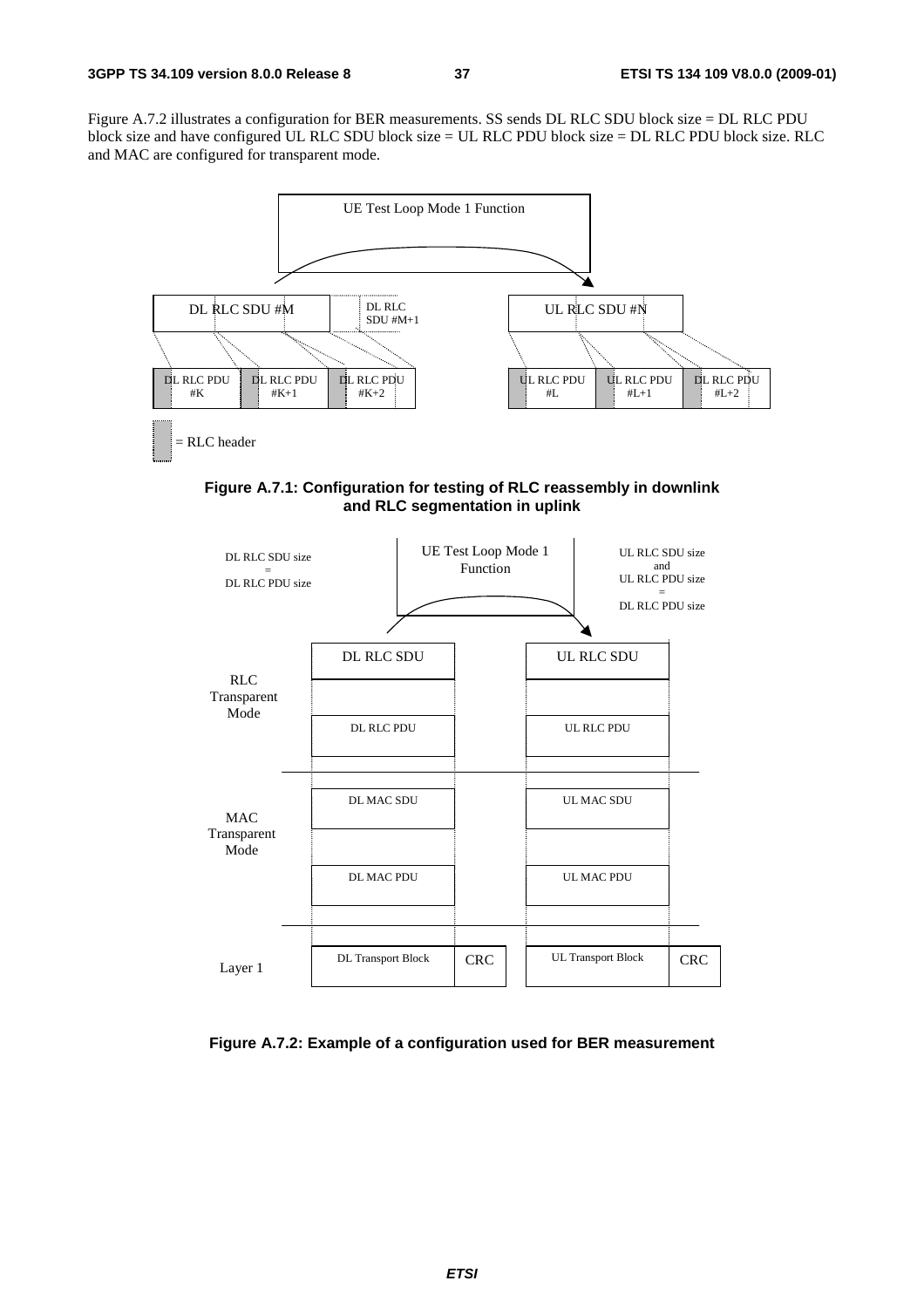# Annex B (informative): Change history

| <b>Change history</b> |              |                  |           |            |                                                                                                      |       |            |
|-----------------------|--------------|------------------|-----------|------------|------------------------------------------------------------------------------------------------------|-------|------------|
| <b>Date</b>           | TSG#         | <b>TSG Doc.</b>  | <b>CR</b> | <b>Rev</b> | Subject/Comment                                                                                      | Old   | <b>New</b> |
| 06/2000               | TP-08        |                  |           |            | Approved at TSG-T #8 and placed under Change Control                                                 |       | 3.0.0      |
| 09/2000               | TP-09        | TP-000162 001    |           |            | Clarification of UE test loop mode 2 loop back scheme                                                | 3.0.0 | 3.1.0      |
|                       | TP-09        | TP-000162 002    |           |            | Clarification of loopback delay requirement                                                          | 3.0.0 | 3.1.0      |
|                       | TP-09        | TP-000162        | 003       |            | Change Request about specification TS 34.109                                                         | 3.0.0 | 3.1.0      |
|                       | TP-09        | TP-000162        | 004       |            | UE test loop mode 1, loopback of PDCP SDUs<br>3.1.0<br>3.0.0                                         |       |            |
| 11/2000               |              |                  |           |            | Handover of responsibility from TSG-T to TSG-RAN                                                     |       |            |
| 12/2000               | <b>RP-10</b> | RP-000579 005    |           |            | Setting up UE test loop for multiple radio bearer configurations                                     | 3.1.0 | 3.2.0      |
| 03/2001               | <b>RP-11</b> | RP-010036 006    |           |            | Electrical Man Machine Interface                                                                     | 3.2.0 | 3.3.0      |
|                       | <b>RP-11</b> |                  |           |            | Upgrade to Release 4 - no technical change                                                           | 3.3.0 | 4.0.0      |
| 06/2001               | <b>RP-12</b> | RP-010319 008    |           |            | Clarification to Loopback Delay requirement & BTFD in TDD mode                                       | 4.0.0 | 4.1.0      |
|                       | <b>RP-12</b> | RP-010319 010    |           |            | Expanding UE test loop buffering capabilities to enable testing of<br>2048 kbps radio bearers        | 4.0.0 | 4.1.0      |
| 03/2002               | <b>RP-15</b> | RP-020077 012    |           |            | Clarifications of UE conformance test functions                                                      | 4.1.0 | 4.2.0      |
|                       | <b>RP-15</b> |                  |           |            | Upgrade to Release 5 - no technical change                                                           | 4.2.0 | 5.0.0      |
| 06/2002               | <b>RP-16</b> | RP-020338 015    |           |            | Correction to UE test loop mode 2                                                                    | 5.0.0 | 5.1.0      |
|                       | <b>RP-16</b> | RP-020338 018    |           |            | Clarification of test loop performance requirements                                                  | 5.0.0 | 5.1.0      |
| 12/2002               | <b>RP-18</b> | RP-020728 022    |           |            | Reference Measurement Channels references                                                            | 5.1.0 | 5.2.0      |
| 03/2003               | <b>RP-19</b> | RP-030162 025    |           |            | Removal of uplink dummy DCCH transmission function in UE                                             | 5.2.0 | 5.3.0      |
| 09/2004               | <b>RP-25</b> | RP-040329 029    |           |            | UE test loop mode with PDCP configuration                                                            | 5.3.0 | 5.4.0      |
|                       | <b>RP-25</b> | RP-040329 033    |           |            | Addition of RESET UE POSITIONING STORED INFORMATION<br>message                                       | 5.3.0 | 5.4.0      |
|                       | <b>RP-25</b> | RP-040337        | 034       |            | Increase of maximum number of loopback entities                                                      | 5.3.0 | 5.4.0      |
| 12/2004               | <b>RP-26</b> |                  |           |            | Upgrade to the Release 6. No technical change                                                        | 5.4.0 | 6.0.0      |
| 06/2005               | <b>RP-28</b> | RP-050301        | 0036      |            | Clarification of loopback behaviour for uni-directional radio bearers                                | 6.0.0 | 6.1.0      |
| 09/2006               | <b>RP-33</b> | RP-060571        | 0037      |            | Introduction of UE test loop mode 3 (SDU counters) to support<br>MTCH performance testing            | 6.1.0 | 6.2.0      |
|                       | RP-33        |                  |           |            | Upgrade to the Release 7. No technical change                                                        | 6.2.0 | 7.0.0      |
| 12/2006               | <b>RP-34</b> | RP-060716 0040   |           |            | Enhancements of UE test loop mode 1 for E-DCH RF performance<br>testing                              | 7.0.0 | 7.1.0      |
| 03/2007               | <b>RP-35</b> | RP-070153 0042 2 |           |            | Correction of max RLC SDU size                                                                       | 7.1.0 | 7.2.0      |
| 09/2008               | <b>RP-41</b> | RP-080680 0043   |           |            | Enhancement of UE test loop mode 3 for testing reception of<br>MBMS services operating in MBSFN mode | 7.2.0 | 7.3.0      |
| 12/2008               | $RP-42$      |                  |           |            | Upgrade to Release 8 - no technical change                                                           | 7.3.0 | 8.0.0      |